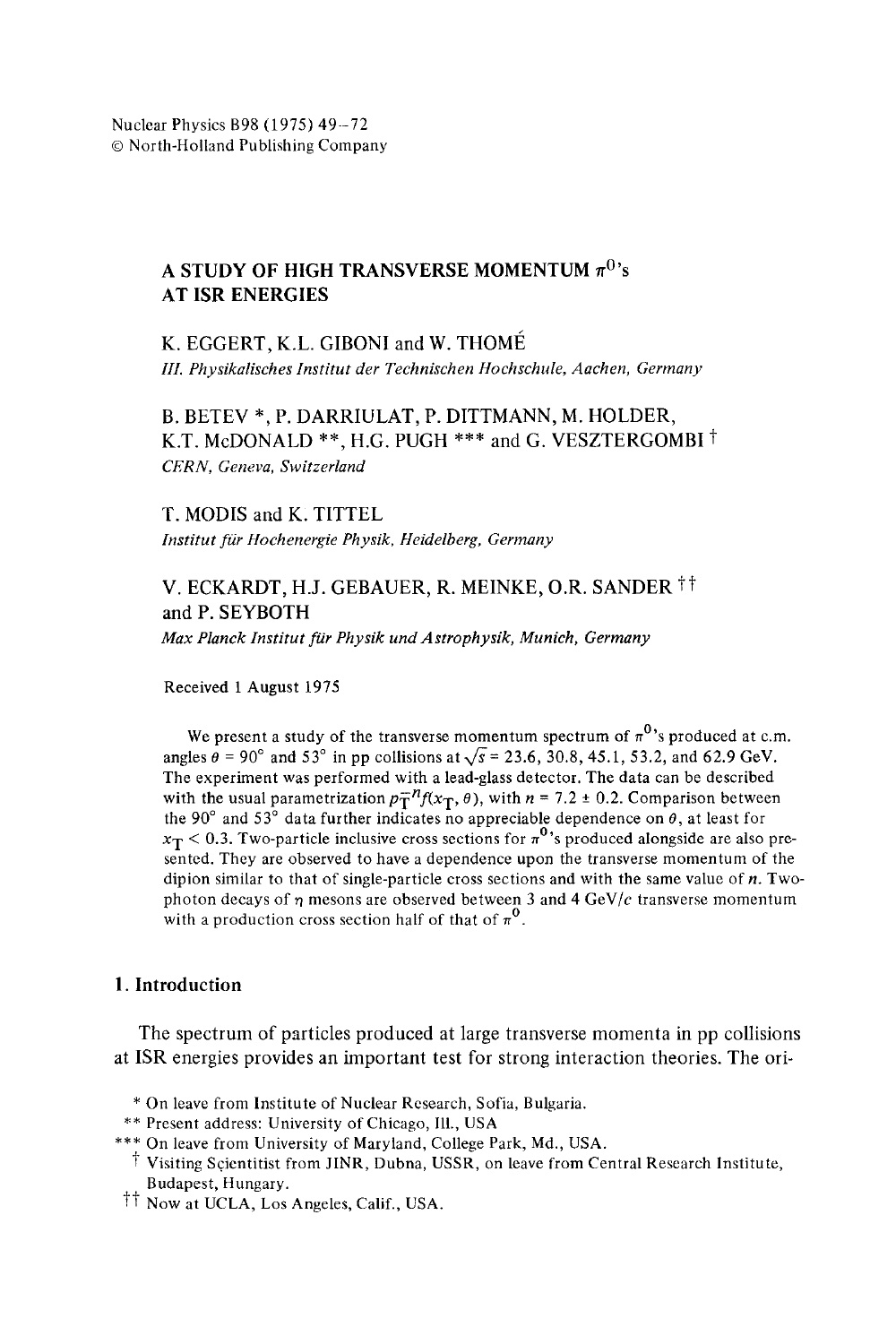ginal measurements of the CERN-Columbia-Rockefeller Collaboration [1] were of the  $\pi^0$  spectrum at 90<sup>°</sup> and transverse momenta above 2.5 GeV/c. They showed a yield many orders of magnitude above that expected from the naive extrapolation of the low-momentum spectrum. A large amount of theoretical effort has been devoted to the interpretation of this process in terms of hard collisions involving a small number of proton consistuents. In such models inclusive invariant cross sections are of the form [2]

$$
E\frac{\mathrm{d}^3\sigma}{\mathrm{d}p^3} \propto p_{\mathrm{T}}^{-n}f(x_{\mathrm{T}},\theta) \,. \tag{1}
$$

Here E and p are the energy and momentum of the particle produced,  $\theta$  the pro-'duction angle,  $p_T = p \sin \theta$  the transverse momentum and  $x_T = 2p_T/\sqrt{s}$ , s being the c.m. energy squared. In the absence of any dimension in the basic scattering process, the power  $n$  should be equal to 4. This seems to be already excluded by the data which give n in the region of 8 or above  $[1,3,4]$ . Under rather general assumptions, Brodsky and Farrar have shown [5] that  $n$  is directly related to the number  $N$  of point-like constituents taking an active part in the reaction through the relation  $n = 2(N - 2)$ .

We have made a study of the spectrum of  $\pi^0$  produced at c.m. angles  $\theta = 90^\circ$ and  $\theta = 53^\circ$  in pp collisions at the CERN ISR. The data cover the range  $\sqrt{s} = 23.6$ to 62.9 GeV and  $p_T = 0.5$  to 8 GeV/c. The study is part of a more extensive investigation in which the charged particles associated with the  $\pi^0$  are observed in a large streamer chamber detector [6]. The results for associated particles are reported separately  $[7]$ . In sect. 2 we describe in some detail the lead-glass Cerenkov detector used in the present work, with particular emphasis on aspects relevant to the measurement of inclusive spectra. In sect. 3 we present an analysis of the data in terms of invariant cross section for  $\pi^0$  production, but with no attempt at identifying the  $\pi^0$ . Resolved photon pairs are studied in sect. 4, and cross sections for  $\pi^0$  and  $\eta$  production are obtained in limited ranges of transverse momentum. Sect. 5 is devoted to the study of momentum correlations among neutral pions.

#### 2. The detector

#### *2.1. Configuration*

Fig. 1 shows the layout of the intersecting beams and associated equipment. Photons are detected in a lead-glass Cerenkov counter which has been previously described [8]. It consists of 61 hexagonal lead-glass blocks, each of inner diameter 13.6 cm and thickness 32 cm (15 radiation lengths). The blocks are stacked in a hexagonal array of approximate area  $1 \text{ m}^2$ . The detector is located at a transverse distance of 1.9 m from the mean beam line, on the side of the intersect towards which the c.m. of the colliding protons is moving. Two different geometries were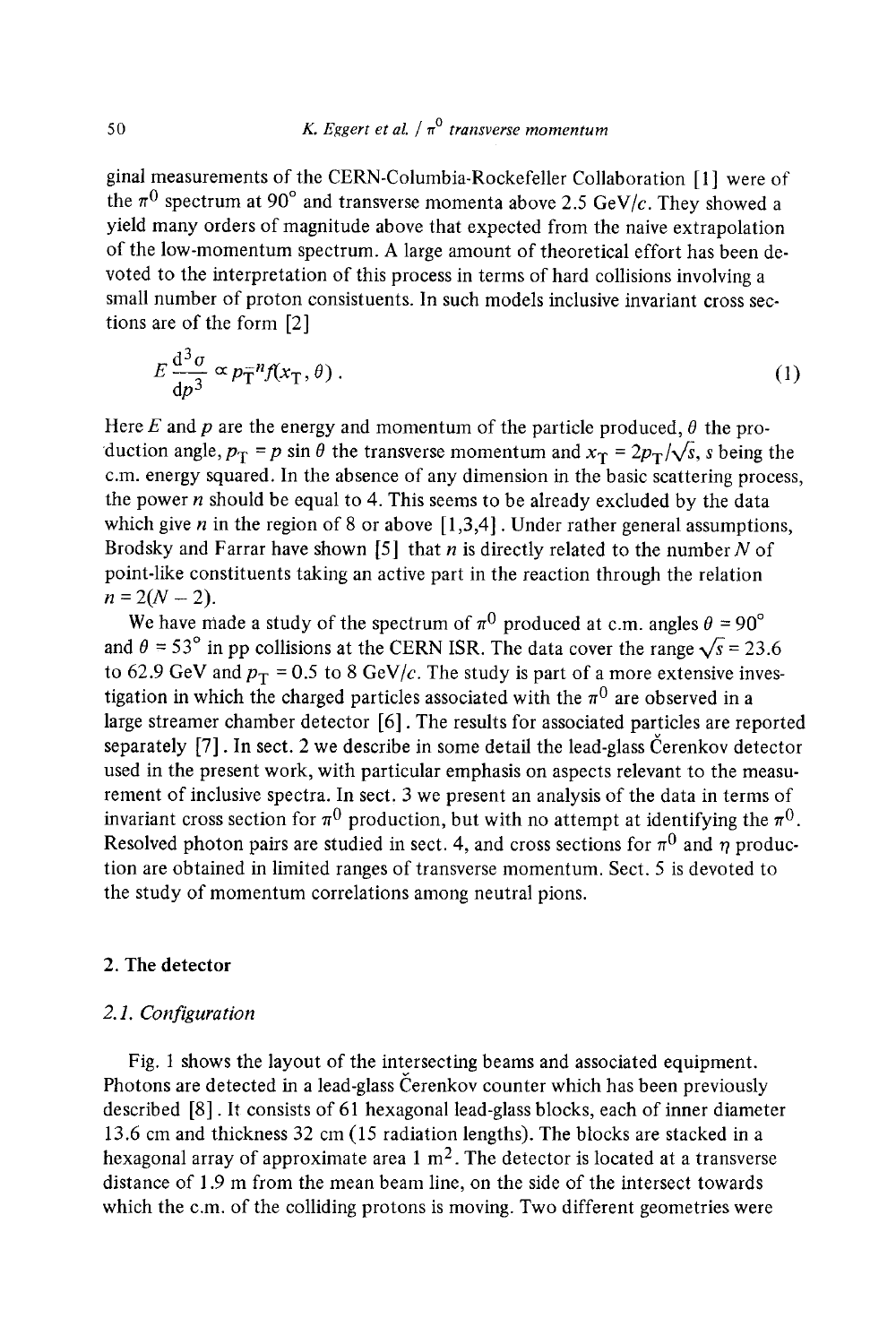

Fig. 1. Layout of the intersecting beams and associated equipment. The lead-glass counter is shown in the  $\theta = 90^{\circ}$  position (full line) and  $\theta = 53^{\circ}$  position (dotted line). In the latter case the phototubes and auxiliary equipment have been omitted to show the details of the lead-glass cell stack.

used, corresponding to mean production angles of 90 $^{\circ}$  and 53 $^{\circ}$  in the c.m. system (fig. 1). The centre of the array is 56 cm below beam plane, corresponding to an average angle of incidence of the photons on the glass of  $16^{\circ}$ .

The acceptance has the same dependence upon transverse momentum in the  $90^{\circ}$ and  $53^\circ$  cases, and it covers areas of similar size in the azimuth-rapidity space.

The minimum angle between the decay photons from a  $\pi^0$  exceeds the diameter of the array for transverse momenta lower than  $0.5 \text{ GeV}/c$ , and is less than the diameter of a single cell above 3.5 GeV/ $c$ . The solid angle covered by the detector in the c.m. system is of the order of 0.3 sr.

#### *2.2. Signal processing*

Each lead-glass cell is observed with an EMI 9530 phototube which provides two signals. Anode pulses are analysed in 61 separate 8 bit analogue-to-digital converters (1 channel corresponds to 40 MeV), while dynode pulses are mixed to define an energy threshold. Pedestals are found to be stable within one channel over long periods of time. Anode pulse integration is performed during a 170 nsec gate, covering more than 90% of the pulse area. This gate is generated from the linear sum of all dynode pulses through a discriminator set at very low threshold to avoid time slewing.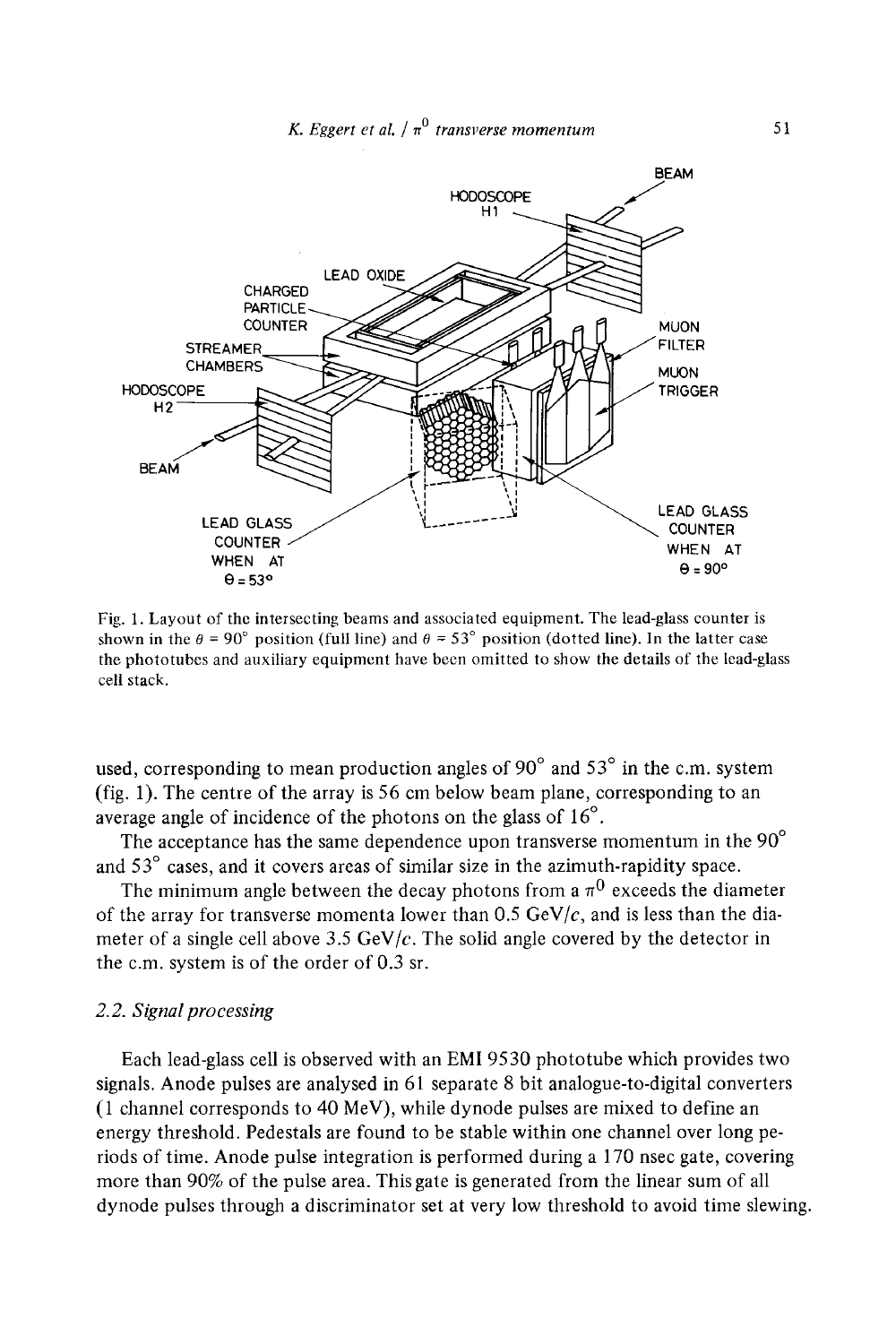

Fig. 2. Time-of-flight distributions between the scintillator hodoscopes of each arm  $(t_1)$  and between the lead-glass counter and one of the scintillator hodoscopes  $(t_2)$  as a function of the energy of the highest energy cluster detected in the array. In both cases the peaks are well within the resolving times of the corresponding coincidences,

Another discriminator is used to define the threshold above which data are collected.

The data on which cross sections are based are recorded with a trigger which requires a coincidence between the lead-glass signal and signals from both of two large scintillator hodoscopes [9] located on each downstream arm of the intersection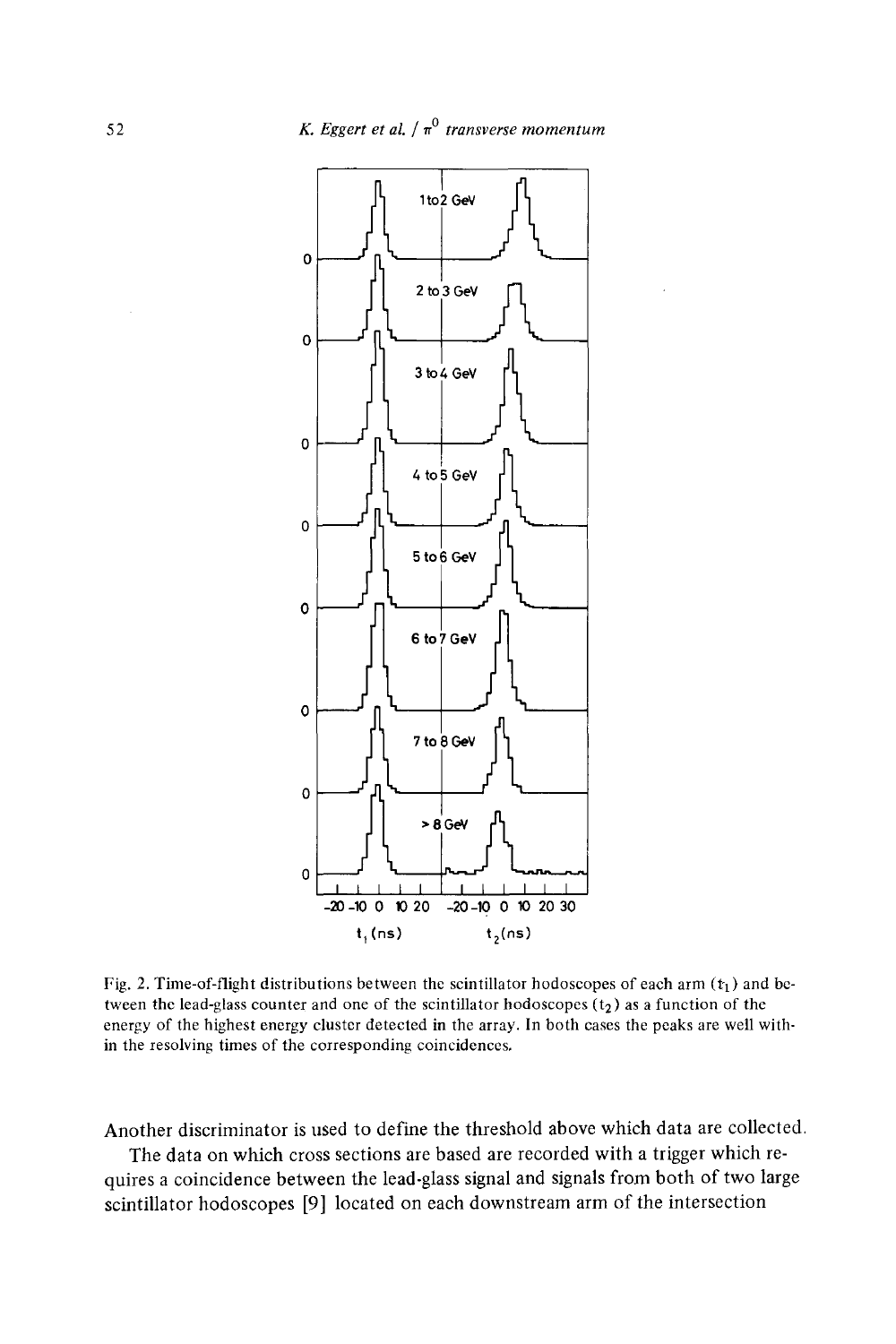(fig. 1). They see more than 90% of the total inelastic cross section at  $\sqrt{s}$  = 53 GeV. We have checked that this introduces a negligible bias on the measurement of inclusive cross sections by using the streamer chamber triggered on a pulse in the leadglass counter, not accompanied by a coincidence between the scintillator hodoscopes.

Time-of-flight spectra of the scintillator hodoscopes and lead-glass Čerenkov signals are continuously recorded, as well as the rates of random coincidences between these signals. Up to the largest transverse momenta, the contamination of random coincidence is negligible (fig. 2).

#### 2.3. Detection of  $\gamma$  rays

The shower produced by a photon is usually well contained in a triplet of adjacent cells [8]. For a  $\gamma$  pair, where the two photons fall in cells separated by at least one cell containing less than 2% of the total  $\pi^0$  energy,  $\pi^0$  decays have more than a 50% chance of being resolved pairs between 0.9 and 2.1 GeV/ $c$  transverse momentum. Lateral escapes of showers from photons hitting the peripheral cells reduce the effective area of the detector by 15%.

A one radiation length plate, 2 cm thick, made of a lead-oxide araldite mixture, is inserted in the streamer chamber (fig. 1) to observe converted  $\gamma$  rays in its sensitive volume [6]. Its shadow covers most of the lead-glass counter. Two scintillators, tailored to the shape of the lead-glass array and located against its front face, tag events wherein a charged particle or a photon converted in the lead oxide plate enters the counter. Converted photons suffer a small energy loss in the plate. We correct for it by using  $\gamma$  conversion probabilities and electron energy losses [8] obtained in previous measurements.

In a fraction of the events another particle, photon or charged, is detected in the counter in association with the observed  $\pi^0$ . Charged particles deposit an average energy of 400 MeV in the lead glass. When the extra particle is produced at less than  $6^{\circ}$  to the  $\pi^{0}$ , it cannot be resolved from it. The apparent energy of the  $\pi^{0}$  is then correspondingly increased, and energy spectra have been corrected for this overlap contamination.

For single photons, and because of the good match between cell size and lateral shower development, the impact is located to an accuracy of  $\pm 3$  cm, smaller than the cell radius, by using the energy sharing among adjacent cells.

#### *2.4. Energy calibration*

The calibration of the energy response of the detector is of central importance in the present work since the spectrum is such a rapidly varying function of  $p_T$ . In spite of the presence of 1.5 m thick iron blocks on each side of the detector to provide shielding against radiation, we observed a deterioration of the glass transparency of 30 to 40% over the year during which the experiment was performed. This mostly occurred during beam stacking or at the occasion of machine studies.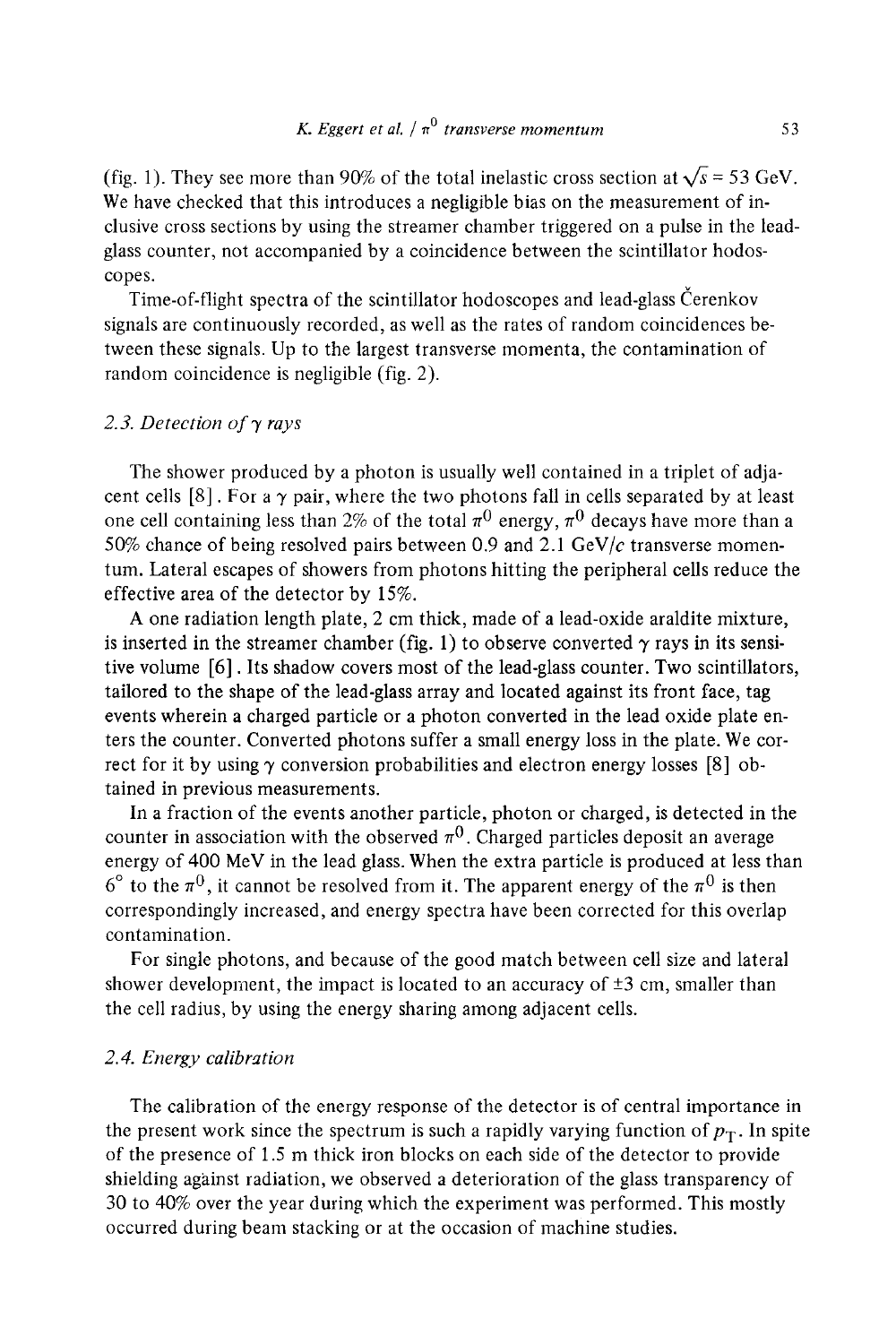

Fig. 3. A typical distribution of the invariant mass of photon pairs with the special  $\pi^0$  trigger. The curve indicates the background expected from pairs of photons from two different  $\pi^0$ .

Before installation each block had been calibrated in a  $1 \text{ GeV}/c$  electron beam at the CERN Proton Synchrotron.

A system of light diodes installed on the front face of the lead-glass array was used to maintain the energy calibration throughout the experiment. Each glass cell shares three diodes and each diode illuminates three cells. While the method monitors occasional gain shifts of a few diodes, it does not distinguish between a common gain drop of all cells or of all diodes. In addition, the geometry and frequency spectrum of the light emitted by a diode differ from that of a shower. We have assumed that these difficulties could be ignored. We therefore feel it to be important to check the validity of the energy calibration via other methods, which we briefly mention.

(i) To check the relative cell calibrations we have used a reference light source, made of 241Am imbedded in a small NaI crystal. The method suffers similar geometric and spectral weaknesses as the light diode calibration, but the constancy over time of the light output reference is good.

(ii) Samples of events enriched in  $\pi^0$  decays with resolved  $\gamma$  pairs have been frequently collected by means of a special trigger mode requiring two nonconverted photons with energies greater than 1 GeV to be observed in the lead-glass detector. Throughout the experiment, the invariant mass distribution of the pairs (fig. 3) is found constant within  $\pm 1.5\%$ .

(iii) We have used a 10 cm thick iron absorber located behind the counter and followed by scintillators to select events with a muon traversing the glass. For cells traversed over their full length, namely at an angle of less than  $15^\circ$  to the axis of the cell, this permits calibration against the known response to muons [8].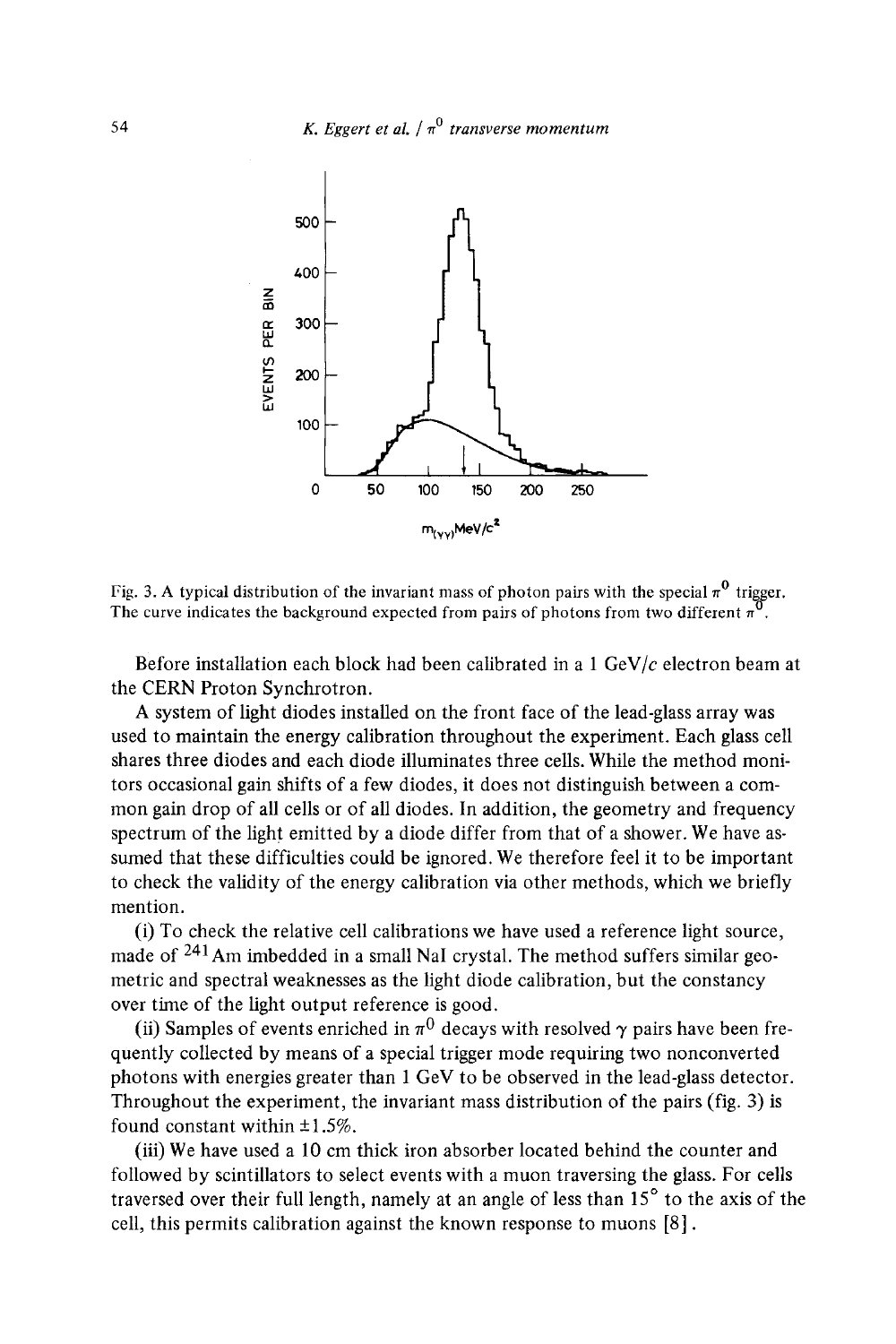## *K. Eggert et al.*  $\pi^0$  *transverse momentum* 55

(iv) A further check of the relative calibration of each cell is provided by the distribution of cell population above threshold over the counter area. The method is sensitive to small gain shifts due to the rapid fall-off of the energy spectrum.

The agreement between the various methods is always better than 5%, a figure which we retain as the uncertainty on our energy scale.

A good linearity of the energy response is essential in the present experiment. The phototube response to a light diode was found to deviate from linearity by 2 to 3% at 6 GeV equivalent. A lead-glass cell, equipped with its phototube, has been tested at DESY in an electron beam with energies ranging between 0.5 and 6 GeV. At 6 GeV the response was found to deviate from linearity by about 4%. Bearing in mind that a  $\pi^0$  of energy E splits into two gammas of energies evenly distributed between 0 and  $E$ , the energy deposited in the lead-glass will be correct within 3% up to 8 GeV. Also, since the energy from a single-photon shower is usually deposited in several cells, the phototube non-linearity is unimportant.

The electron beam test at DESY also revealed a non-linearity towards the lowenergy end of the response curve. Measured energies were found smaller by approximately 100 MeV below 1 GeV. This observation is confirmed by a comparative study of  $\pi^0$  and  $\eta$  mass peaks in identical configurations and from the observation of a small dependence of the peak position *versus* energy.

Energies have been corrected for this non-linearity. Lacking sufficient information on its detailed shape towards low energies as well as on its dependence upon glass darkening, an additional uncertainty of  $\pm$ 50 MeV is introduced on the energy scale.

The electron beam test also showed that the energy resolution improves with energy  $E$  with a full width at half maximum following approximately the empirical law  $\Delta E/E \approx 0.16 - E(GeV)/100$ . This form, together with the  $\pm 3$  cm uncertainty on impact position, accounts well for the observed width of the  $\pi^0$  mass peak.

#### 3. Invariant cross section for inclusive  $\pi^0$  production

A total of 7 million events have been recorded, distributed among both production angles and the various c.m. energies available from the CERN ISR. We present an analysis of the data in terms of invariant cross sections for inclusive  $\pi^0$  production. We assume that contributions other than from  $\pi^0$  are negligible, an assumption which we shall comment upon later. At higher energies, where the photons from  $\pi^0$  decays are not resolved, we observe the full  $\pi^0$  energy. At lower energies we rely on the single-photon spectrum to deduce the transverse momentum distribution of the parent  $\pi^0$ .

For each event, the pattern of energy distribution in the lead-glass array is analysed and reduced to a number of clusters of connected cells with pulse heights significantly above pedestal. Two-photon clusters can be resolved down to a 20 cm separation between photons. On the average an event contains 1.3 clusters, each cluster having more than 90% of its energy in three cells.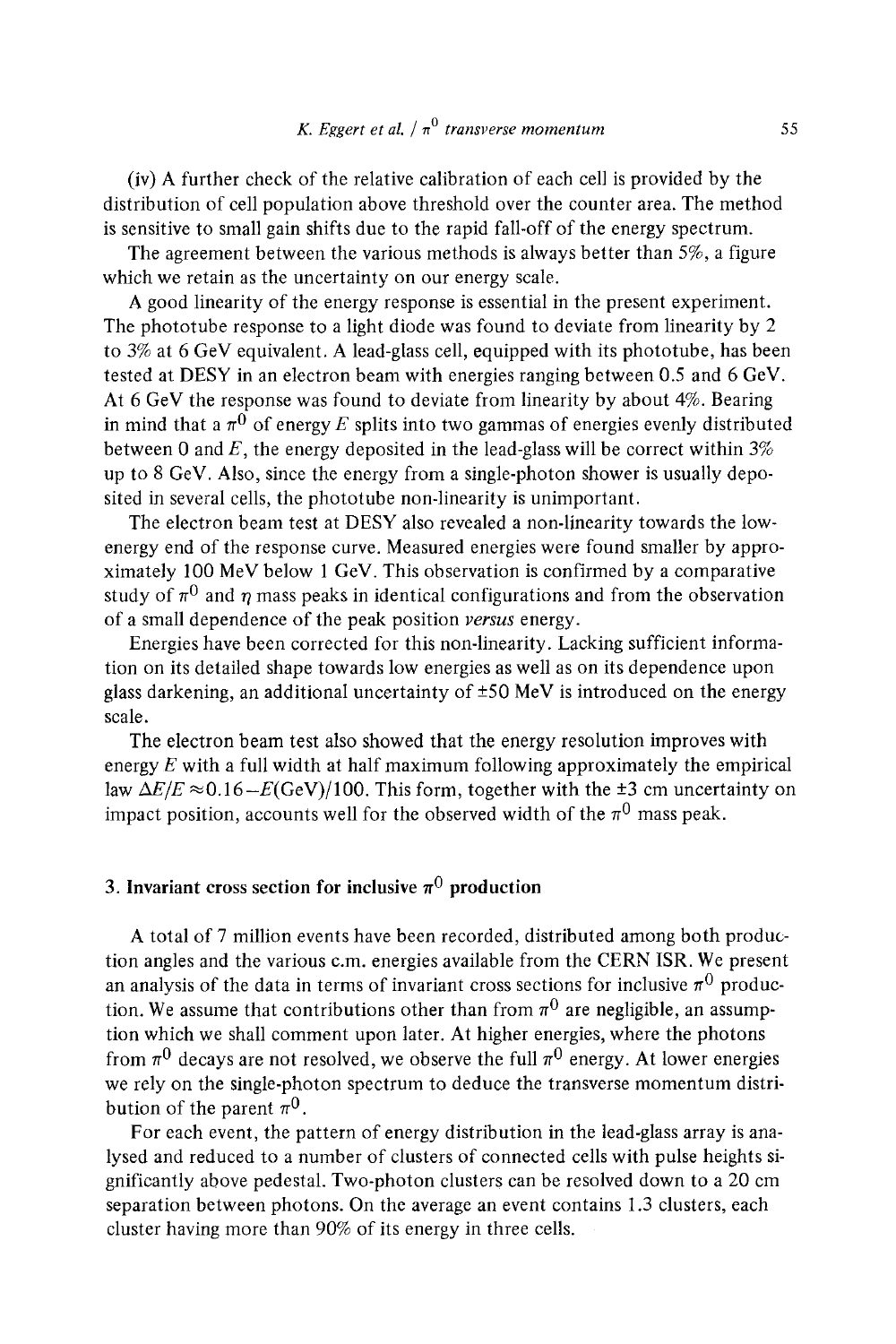Table 1

Invariant cross sections  $\mathcal{Q} = E(d^{\sigma} \sigma/dp^{\sigma})(mb \cdot GeV^{-2} \cdot c^{\sigma})$  and the corresponding uncertainties  $\Delta$  9 (mb · GeV<sup>--2</sup> · c<sup>2</sup>) as a function of transverse momentum  $p_T$  (GeV/c) for various values of  $\sqrt{s}$  and  $\theta$  (see sect. 3)

| $p_{\rm T}$ | 9                                                 | Δ9                    | $p_{\rm T}$ | 9                                     | Δ9                    |
|-------------|---------------------------------------------------|-----------------------|-------------|---------------------------------------|-----------------------|
|             | $\sqrt{s}$ = 23.6 GeV, $\theta$ = 90 <sup>°</sup> |                       |             |                                       |                       |
| 0.70        | 0.823                                             | $0.198 \cdot 10^{-1}$ | 4.86        | $0.314 \cdot 10^{-6}$                 | $0.687 \cdot 10^{-7}$ |
| 0.89        | 0.222                                             | $0.794 \cdot 10^{-2}$ | 5.05        | $0.293 \cdot 10^{-6}$                 | $0.624 \cdot 10^{-7}$ |
| 1.08        | 0.103                                             | $0.550 \cdot 10^{-2}$ | 5.23        | $0.137 \cdot 10^{-6}$                 | $0.436 \cdot 10^{-7}$ |
| 1.28        | $0.389 \cdot 10^{-1}$                             | $0.262 \cdot 10^{-2}$ | 5.41        | $0.241 \cdot 10^{-6}$                 | $0.846 \cdot 10^{-7}$ |
| 1.48        | $0.158 \cdot 10^{-1}$                             | $0.130 \cdot 10^{-2}$ | 5.56        | $0.153 \cdot 10^{-6}$                 | $0.521 \cdot 10^{-7}$ |
| 1.69        | $0.728 \cdot 10^{-2}$                             | $0.719 \cdot 10^{-3}$ | 5.79        | $0.718 \cdot 10^{-7}$                 | $0.367 \cdot 10^{-7}$ |
| 1.90        | $0.324 \cdot 10^{-2}$                             | $0.369 \cdot 10^{-3}$ |             |                                       |                       |
| 2.13        | $0.130 \cdot 10^{-2}$                             | $0.147 \cdot 10^{-3}$ |             | $\sqrt{s}$ = 30.8 GeV, $\theta$ = 53° |                       |
| 2.37        | $0.507:10^{-3}$                                   | $0.556 \cdot 10^{-4}$ |             |                                       |                       |
| 2.61        | $0.189 \cdot 10^{-3}$                             | $0.199 \cdot 10^{-4}$ | 0.50        | $0.347 \cdot 10^{1}$                  | $0.821 \cdot 10^{-1}$ |
| 2.85        | $0.682 \cdot 10^{-4}$                             | $0.761 \cdot 10^{-5}$ | 0.68        | $0.109 \cdot 10^{1}$                  | $0.415 \cdot 10^{-1}$ |
| 3.08        | $0.362 \cdot 10^{-4}$                             | $0.458 \cdot 10^{-5}$ | 0.88        | 0.368                                 | $0.232 \cdot 10^{-1}$ |
| 3.32        | $0.117 \cdot 10^{-4}$                             | $0.202 \cdot 10^{-5}$ | 1.08        | 0.132                                 | $0.117 \cdot 10^{-1}$ |
| 3.54        | $0.896 \cdot 10^{-5}$                             | $0.172 \cdot 10^{-5}$ | 1.28        | $0.452 \cdot 10^{-1}$                 | $0.513 \cdot 10^{-2}$ |
| 3.74        | $0.379 \cdot 10^{-5}$                             | $0.102 \cdot 10^{-5}$ | 1.50        | $0.174 \cdot 10^{-1}$                 | $0.243 \cdot 10^{-2}$ |
| 3.90        | $0.194 \cdot 10^{-5}$                             | $0.729 \cdot 10^{-6}$ | 1.72        | $0.651 \cdot 10^{-2}$                 | $0.108 \cdot 10^{-2}$ |
| 4.09        | $0.148 \cdot 10^{-5}$                             | $0.628 \cdot 10^{-6}$ | 1.94        | $0.301 \cdot 10^{-2}$                 | $0.557 \cdot 10^{-3}$ |
| 4.34        | $0.308 \cdot 10^{-6}$                             | $0.301 \cdot 10^{-6}$ | 2.17        | $0.129 \cdot 10^{-2}$                 | $0.257 \cdot 10^{-3}$ |
| 4.48        | $0.411 \cdot 10^{-6}$                             | $0.284 \cdot 10^{-6}$ | 2.40        | $0.566 \cdot 10^{-3}$                 | $0.106 \cdot 10^{-3}$ |
|             |                                                   |                       | 2.63        | $0.261 \cdot 10^{-3}$                 | $0.465 \cdot 10^{-4}$ |
|             | $\sqrt{s}$ = 30.8 GeV, $\theta$ = 90°             |                       | 2.85        | $0.116 \cdot 10^{-3}$                 | $0.173 \cdot 10^{-4}$ |
|             |                                                   |                       | 3.06        | $0.550 \cdot 10^{-4}$                 | $0.739 \cdot 10^{-5}$ |
| 0.70        | $0.101 \cdot 10^{1}$                              | $0.272 \cdot 10^{-1}$ | 3.26        | $0.313 \cdot 10^{-4}$                 | $0.390 \cdot 10^{-5}$ |
| 0.88        | 0.386                                             | $0.174 \cdot 10^{-1}$ | 3.46        | $0.171 \cdot 10^{-4}$                 | $0.204 \cdot 10^{-5}$ |
| 1.08        | 0.129                                             | $0.868 \cdot 10^{-2}$ | 3.65        | $0.771 \cdot 10^{-5}$                 | $0.101 \cdot 10^{-5}$ |
| 1.28        | $0.430 \cdot 10^{-1}$                             | $0.384 \cdot 10^{-2}$ | 3.82        | $0.450 \cdot 10^{-5}$                 | $0.685 \cdot 10^{-6}$ |
| 1.48        | $0.153 \cdot 10^{-1}$                             | $0.177 \cdot 10^{-2}$ | 4.01        | $0.219 \cdot 10^{-5}$                 | $0.420 \cdot 10^{-6}$ |
| 1.69        | $0.756 \cdot 10^{-2}$                             | $0.110 \cdot 10^{-2}$ | 4.19        | $0.176 \cdot 10^{-5}$                 | $0.355 \cdot 10^{-6}$ |
| 1.90        | $0.340 \cdot 10^{-2}$                             | $0.589 \cdot 10^{-3}$ | 4.37        | $0.980 \cdot 10^{-6}$                 | $0.258 \cdot 10^{-6}$ |
| 2.13        | $0.131 \cdot 10^{-2}$                             | $0.227 \cdot 10^{-3}$ | 4.57        | $0.519 \cdot 10^{-6}$                 | $0.173 \cdot 10^{-6}$ |
| 2.37        | $0.649 \cdot 10^{-3}$                             | $0.109 \cdot 10^{-3}$ | 4.75        | $0.299 \cdot 10^{-6}$                 | $0.140 \cdot 10^{-6}$ |
| 2.61        | $0.295 \cdot 10^{-3}$                             | $0.447 \cdot 10^{-4}$ |             |                                       |                       |
| 2.85        | $0.135 \cdot 10^{-3}$                             | $0.179 \cdot 10^{-4}$ |             | $\sqrt{s}$ = 45.1 GeV, $\theta$ = 90° |                       |
| 3.09        | $0.638 \cdot 10^{-4}$                             | $0.764 \cdot 10^{-5}$ |             |                                       |                       |
| 3.31        | $0.298 \cdot 10^{-4}$                             | $0.319 \cdot 10^{-5}$ | 0.70        | $0.123 \cdot 10^{1}$                  | $0.409 \cdot 10^{-1}$ |
| 3.52        | $0.168 \cdot 10^{-4}$                             | $0.169 \cdot 10^{-5}$ | 0.89        | 0.400                                 | $0.235 \cdot 10^{-1}$ |
| 3.72        | $0.875 \cdot 10^{-5}$                             | $0.855 \cdot 10^{-6}$ | 1.08        | 0.144                                 | $0.136 \cdot 10^{-1}$ |
| 3.92        | $0.469 \cdot 10^{-5}$                             | $0.453 \cdot 10^{-6}$ | 1.28        | $0.614 \cdot 10^{-1}$                 | $0.825 \cdot 10^{-2}$ |
| 4.12        | $0.292 \cdot 10^{-5}$                             | $0.309 \cdot 10^{-6}$ | 1.48        | $0.240 \cdot 10^{-1}$                 | $0.433 \cdot 10^{-2}$ |
| 4.31        | $0.135 \cdot 10^{-5}$                             | $0.169 \cdot 10^{-6}$ | 1.69        | $0.934 \cdot 10^{-2}$                 | $0.214 \cdot 10^{-2}$ |
| 4.49        | $0.108 \cdot 10^{-5}$                             | $0.144 \cdot 10^{-6}$ | 1.91        | $0.463 \cdot 10^{-2}$                 | $0.128 \cdot 10^{-2}$ |
| 4.67        | $0.503 \cdot 10^{-6}$                             | $0.875 \cdot 10^{-7}$ | 2.13        | $0.219 \cdot 10^{-2}$                 | $0.615 \cdot 10^{-3}$ |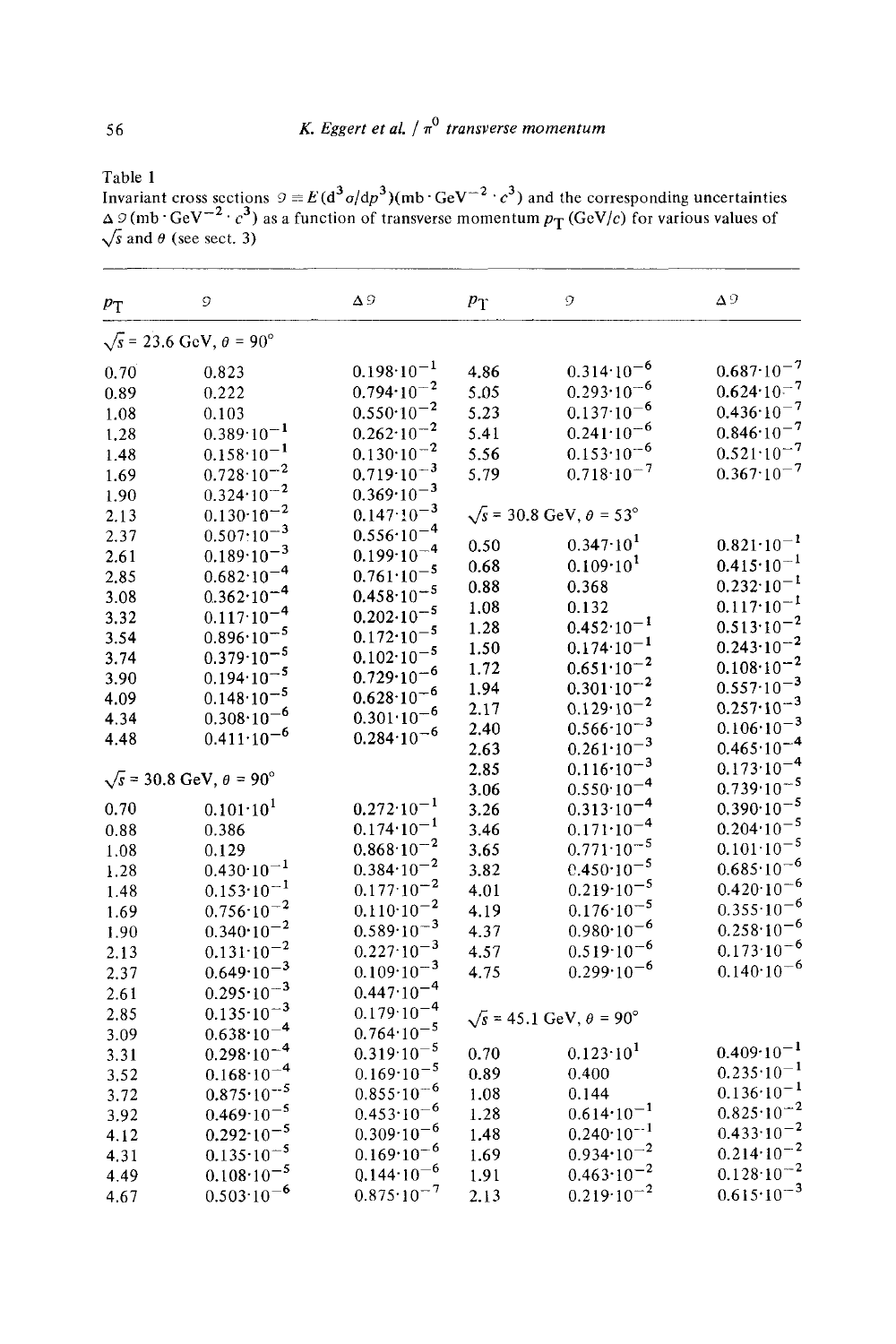| 2.38 | $0.949 \cdot 10^{-3}$                 | $0.256 \cdot 10^{-3}$ | 4.01 | $0.886 \cdot 10^{-5}$                             | $0.601 \cdot 10^{-6}$ |
|------|---------------------------------------|-----------------------|------|---------------------------------------------------|-----------------------|
| 2.62 | $0.402 \cdot 10^{-3}$                 | $0.972 \cdot 10^{-4}$ | 4.19 | $0.442 \cdot 10^{-5}$                             | $0.368 \cdot 10^{-6}$ |
| 2.85 | $0.218 \cdot 10^{-3}$                 | $0.460 \cdot 10^{-4}$ | 4.39 | $0.334 \cdot 10^{-5}$                             | $0.290 \cdot 10^{-6}$ |
| 3.09 | $0.125 \cdot 10^{-3}$                 | $0.237 \cdot 10^{-4}$ | 4.56 | $0.218 \cdot 10^{-5}$                             | $0.228 \cdot 10^{-6}$ |
| 3.31 | $0.673 \cdot 10^{-4}$                 | $0.109 \cdot 10^{-4}$ | 4.76 | $0.131 \cdot 10^{-5}$                             | $0.170 \cdot 10^{-6}$ |
| 3.52 | $0.399 \cdot 10^{-4}$                 | $0.581 \cdot 10^{-5}$ | 4.94 | $0.733 \cdot 10^{-6}$                             | $0.132 \cdot 10^{-6}$ |
| 3.72 | $0.236 \cdot 10^{-4}$                 | $0.304 \cdot 10^{-5}$ | 5.17 | $0.570 \cdot 10^{-6}$                             | $0.106 \cdot 10^{-6}$ |
| 3.92 | $0.140 \cdot 10^{-4}$                 | $0.154 \cdot 10^{-5}$ | 5.39 | $0.444 \cdot 10^{-6}$                             | $0.967 \cdot 10^{-7}$ |
|      | $0.880 \cdot 10^{-5}$                 | $0.932 \cdot 10^{-6}$ | 5.57 | $0.300 \cdot 10^{-6}$                             | $0.790 \cdot 10^{-7}$ |
| 4.12 | $0.564 \cdot 10^{-5}$                 |                       | 5.82 | $0.203 \cdot 10^{-6}$                             | $0.675 \cdot 10^{-7}$ |
| 4.31 |                                       | $0.550 \cdot 10^{-6}$ |      | $0.198 \cdot 10^{-6}$                             |                       |
| 4.49 | $0.393 \cdot 10^{-5}$                 | $0.359 \cdot 10^{-6}$ | 6.02 | $0.116 \cdot 10^{-6}$                             | $0.650 \cdot 10^{-7}$ |
| 4.68 | $0.274 \cdot 10^{-5}$                 | $0.235 \cdot 10^{-6}$ | 6.22 |                                                   | $0.491 \cdot 10^{-7}$ |
| 4.86 | $0.186 \cdot 10^{-5}$                 | $0.158 \cdot 10^{-6}$ | 6.40 | $0.124 \cdot 10^{-6}$                             | $0.124 \cdot 10^{-6}$ |
| 5.04 | $0.127 \cdot 10^{-5}$                 | $0.106 \cdot 10^{-6}$ | 6.65 | $0.881 \cdot 10^{-7}$                             | $0.522 \cdot 10^{-7}$ |
| 5.22 | $0.978 \cdot 10^{-6}$                 | $0.821 \cdot 10^{-7}$ |      |                                                   |                       |
| 5.41 | $0.706 \cdot 10^{-6}$                 | $0.607 \cdot 10^{-7}$ |      | $\sqrt{s}$ = 53.2 GeV, $\theta$ = 90 <sup>o</sup> |                       |
| 5.59 | $0.595 \cdot 10^{-6}$                 | $0.524 \cdot 10^{-7}$ | 1.28 | $0.732 \cdot 10^{-1}$                             | $0.126 \cdot 10^{-1}$ |
| 5.79 | $0.373 \cdot 10^{-6}$                 | $0.371 \cdot 10^{-7}$ | 1.48 | $0.315 \cdot 10^{-1}$                             | $0.743 \cdot 10^{-2}$ |
| 5.98 | $0.271 \cdot 10^{-6}$                 | $0.307 \cdot 10^{-7}$ | 1.69 | $0.796 \cdot 10^{-2}$                             | $0.214 \cdot 10^{-2}$ |
| 6.21 | $0.187 \cdot 10^{-6}$                 | $0.242 \cdot 10^{-7}$ | 1.90 | $0.498 \cdot 10^{-2}$                             | $0.167 \cdot 10^{-2}$ |
| 6.40 | $0.116 \cdot 10^{-6}$                 | $0.190 \cdot 10^{-7}$ |      | $0.234 \cdot 10^{-2}$                             | $0.805 \cdot 10^{-3}$ |
| 6.60 | $0.116 \cdot 10^{-6}$                 | $0.193 \cdot 10^{-7}$ | 2.13 | $0.933 \cdot 10^{-3}$                             | $0.316 \cdot 10^{-3}$ |
| 6.80 | $0.674 \cdot 10^{-7}$                 | $0.139 \cdot 10^{-7}$ | 2.37 | $0.439 \cdot 10^{-3}$                             |                       |
| 7.00 | $0.672 \cdot 10^{-7}$                 | $0.145 \cdot 10^{-7}$ | 2.61 | $0.239 \cdot 10^{-3}$                             | $0.137 \cdot 10^{-3}$ |
| 7.21 | $0.351 \cdot 10^{-7}$                 | $0.104 \cdot 10^{-7}$ | 2.85 | $0.131 \cdot 10^{-3}$                             | $0.665 \cdot 10^{-4}$ |
| 7.39 | $0.453 \cdot 10^{-7}$                 | $0.122 \cdot 10^{-7}$ | 3.09 |                                                   | $0.335 \cdot 10^{-4}$ |
| 7.65 | $0.238 \cdot 10^{-7}$                 | $0.818 \cdot 10^{-8}$ | 3.31 | $0.732 \cdot 10^{-4}$                             | $0.165 \cdot 10^{-4}$ |
| 7.77 | $0.345 \cdot 10^{-7}$                 | $0.162 \cdot 10^{-7}$ | 3.52 | $0.427 \cdot 10^{-4}$                             | $0.880 \cdot 10^{-5}$ |
| 8.02 | $0.240 \cdot 10^{-7}$                 | $0.100 \cdot 10^{-7}$ | 3.72 | $0.254 \cdot 10^{-4}$                             | $0.476 \cdot 10^{-5}$ |
|      |                                       |                       | 3.92 | $0.151 \cdot 10^{-4}$                             | $0.245 \cdot 10^{-5}$ |
|      | $\sqrt{s}$ = 45.1 GeV, $\theta$ = 53° |                       | 4.12 | $0.993 \cdot 10^{-5}$                             | $0.159 \cdot 10^{-5}$ |
|      |                                       |                       | 4.31 | $0.637 \cdot 10^{-5}$                             | $0.945 \cdot 10^{-6}$ |
| 0.50 | $0.405 \cdot 10^{1}$                  | $0.987 \cdot 10^{-1}$ | 4.49 | $0.436 \cdot 10^{-5}$                             | $0.609 \cdot 10^{-6}$ |
| 0.69 | $0.129 \cdot 10^{1}$                  | $0.511 \cdot 10^{-1}$ | 4.68 | $0.300 \cdot 10^{-5}$                             | $0.392 \cdot 10^{-6}$ |
| 0.88 | 0.454                                 | $0.304 \cdot 10^{-1}$ | 4.86 | $0.204 \cdot 10^{-5}$                             | $0.255 \cdot 10^{-6}$ |
| 1.08 | 0.164                                 | $0.155 \cdot 10^{-1}$ | 5.04 | $0.157 \cdot 10^{-5}$                             | $0.189 \cdot 10^{-6}$ |
| 1.28 | $0.661 \cdot 10^{-1}$                 | $0.797 \cdot 10^{-2}$ | 5.23 | $0.110 \cdot 10^{-5}$                             | $0.128 \cdot 10^{-6}$ |
| 1.50 | $0.276 \cdot 10^{-1}$                 | $0.399 \cdot 10^{-2}$ | 5.41 | $0.748 \cdot 10^{-6}$                             | $0.856 \cdot 10^{-7}$ |
| 1.72 | $0.868 \cdot 10^{-2}$                 | $0.143 \cdot 10^{-2}$ | 5.59 | $0.535 \cdot 10^{-6}$                             | $0.617 \cdot 10^{-7}$ |
| 1.94 | $0.436 \cdot 10^{-2}$                 | $0.769 \cdot 10^{-3}$ | 5.78 | $0.462 \cdot 10^{-6}$                             | $0.519 \cdot 10^{-7}$ |
| 2.17 | $0.201 \cdot 10^{-2}$                 | $0.360 \cdot 10^{-3}$ | 5.98 | $0.298 \cdot 10^{-6}$                             | $0.360 \cdot 10^{-7}$ |
| 2.40 | $0.910 \cdot 10^{-3}$                 | $0.145 \cdot 10^{-3}$ | 6.21 | $0.223 \cdot 10^{-6}$                             | $0.287 \cdot 10^{-7}$ |
| 2.63 | $0.488 \cdot 10^{-3}$                 | $0.710 \cdot 10^{-4}$ | 6.42 | $0.206 \cdot 10^{-6}$                             | $0.270 \cdot 10^{-7}$ |
| 2.85 | $0.241 \cdot 10^{-3}$                 | $0.281 \cdot 10^{-4}$ | 6.60 | $0.145 \cdot 10^{-6}$                             | $0.230 \cdot 10^{-7}$ |
| 3.07 | $0.117 \cdot 10^{-3}$                 | $0.110 \cdot 10^{-4}$ | 6.80 | $0.900 \cdot 10^{-7}$                             | $0.167 \cdot 10^{-7}$ |
| 3.27 | $0.657 \cdot 10^{-4}$                 | $0.529 \cdot 10^{-5}$ | 7.00 | $0.887 \cdot 10^{-7}$                             | $0.165 \cdot 10^{-7}$ |
| 3.46 | $0.408 \cdot 10^{-4}$                 | $0.287 \cdot 10^{-5}$ | 7.21 | $0.553 \cdot 10^{-7}$                             | $0.139 \cdot 10^{-7}$ |
| 3.65 | $0.243 \cdot 10^{-4}$                 | $0.153 \cdot 10^{-5}$ | 7.42 | $0.610 \cdot 10^{-7}$                             | $0.140 \cdot 10^{-7}$ |
|      |                                       |                       |      |                                                   |                       |

7.60  $0.425 \cdot 10^{-7}$   $0.143 \cdot 10^{-7}$ 

3.83  $0.141 \cdot 10^{-4}$   $0.899 \cdot 10^{-6}$ 

Table 1 (continued)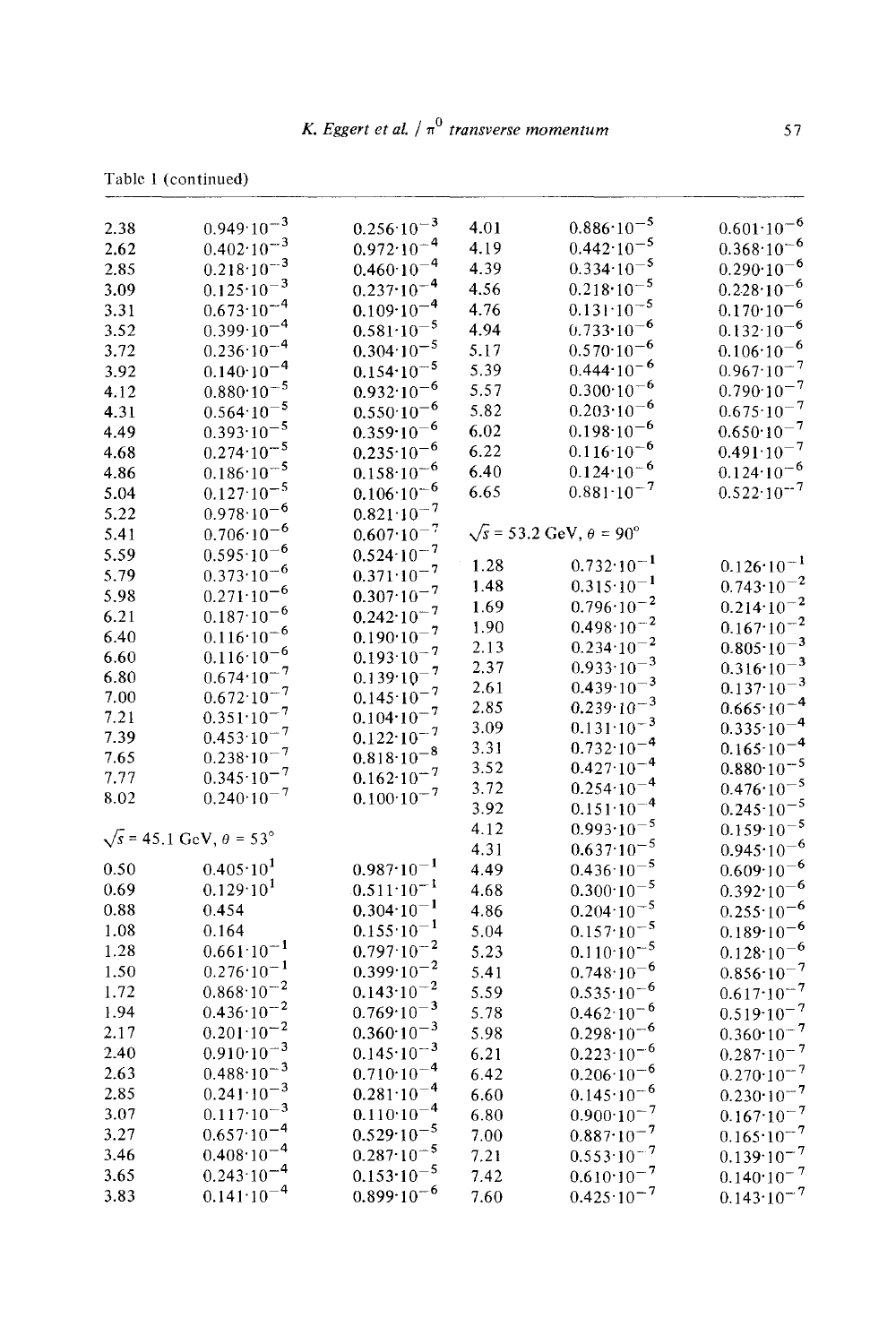| 7.81     | $0.365 \cdot 10^{-7}$                 | $0.115 \cdot 10^{-7}$ | 7.01<br>7.19 | $0.400 \cdot 10^{-7}$<br>$0.462 \cdot 10^{-7}$    | $0.172 \cdot 10^{-7}$<br>$0.179 \cdot 10^{-7}$ |
|----------|---------------------------------------|-----------------------|--------------|---------------------------------------------------|------------------------------------------------|
|          | $\sqrt{s}$ = 53.2 GeV, $\theta$ = 53° |                       |              |                                                   |                                                |
| 0.69     | $0.150 \cdot 10^{1}$                  | $0.591 \cdot 10^{-1}$ |              | $\sqrt{s}$ = 62.9 GeV, $\theta$ = 90 <sup>°</sup> |                                                |
| 0.88     | 0.553                                 | $0.368 \cdot 10^{-1}$ |              |                                                   |                                                |
| $1.08\,$ | 0.221                                 | $0.206 \cdot 10^{-1}$ | 0.70         | $0.123 \cdot 10^{1}$                              | $0.473 \cdot 10^{-1}$                          |
| 1.29     | $0.681 \cdot 10^{-1}$                 | $0.801 \cdot 10^{-2}$ | 0.89         | 0.480                                             | $0.351 \cdot 10^{-1}$                          |
| 1.50     | $0.298 \cdot 10^{-1}$                 | $0.415 \cdot 10^{-2}$ | 1.08         | 0.163                                             | $0.194 \cdot 10^{-1}$                          |
| 1.72     | $0.132 \cdot 10^{-1}$                 | $0.213 \cdot 10^{-2}$ | 1.28         | $0.568 \cdot 10^{-1}$                             | $0.977 \cdot 10^{-2}$                          |
| 1.94     | $0.550 \cdot 10^{-2}$                 | $0.926 \cdot 10^{-3}$ | 1.48         | $0.224 \cdot 10^{-1}$                             | $0.533 \cdot 10^{-2}$                          |
| 2.18     | $0.271 \cdot 10^{-2}$                 | $0.453 \cdot 10^{-3}$ | 1.69         | $0.965 \cdot 10^{-2}$                             | $0.299 \cdot 10^{-2}$                          |
| 2.41     | $0.132 \cdot 10^{-2}$                 | $0.200 \cdot 10^{-3}$ | 1.90         | $0.464 \cdot 10^{-2}$                             | $0.179 \cdot 10^{-2}$                          |
| 2.64     | $0.726 \cdot 10^{-3}$                 | $0.996 \cdot 10^{-4}$ | 2.13         | $0.218 \cdot 10^{-2}$                             | $-0.871 \cdot 10^{-3}$                         |
| 2.86     | $0.363 \cdot 10^{-3}$                 | $0.403 \cdot 10^{-4}$ | 2.37         | $0.109 \cdot 10^{-2}$                             | $0.435 \cdot 10^{-3}$                          |
| 3.07     | $0.190 \cdot 10^{-3}$                 | $0.172 \cdot 10^{-4}$ | 2.61         | $0.544 \cdot 10^{-3}$                             | $0.199 \cdot 10^{-3}$                          |
| 3.27     | $0.107 \cdot 10^{-3}$                 | $0.815 \cdot 10^{-5}$ | 2.85         | $0.286 \cdot 10^{-3}$                             | $0.937 \cdot 10^{-4}$                          |
| 3.46     | $0.654 \cdot 10^{-4}$                 | $0.421 \cdot 10^{-5}$ | 3.09         | $0.157 \cdot 10^{-3}$                             | $0.472 \cdot 10^{-4}$                          |
| 3.65     | $0.379 \cdot 10^{-4}$                 | $0.202 \cdot 10^{-5}$ | 3.31         | $0.872 \cdot 10^{-4}$                             | $0.233 \cdot 10^{-4}$                          |
| 3.83     | $0.240 \cdot 10^{-4}$                 | $0.113 \cdot 10^{-5}$ | 3.52         | $0.508 \cdot 10^{-4}$                             | $0.125 \cdot 10^{-4}$                          |
| 4.01     | $0.154 \cdot 10^{-4}$                 | $0.677 \cdot 10^{-6}$ | 3.72         | $0.302 \cdot 10^{-4}$                             | $0.682 \cdot 10^{-5}$                          |
| 4.20     | $0.100 \cdot 10^{-4}$                 | $0.423 \cdot 10^{-6}$ | 3.92         | $0.174 \cdot 10^{-4}$                             | $0.344 \cdot 10^{-5}$                          |
| 4.38     | $0.659 \cdot 10^{-5}$                 | $0.280 \cdot 10^{-6}$ | 4.12         | $0.117 \cdot 10^{-4}$                             | $0.228 \cdot 10^{-5}$                          |
| 4.57     | $0.435 \cdot 10^{-5}$                 | $0.205 \cdot 10^{-6}$ | 4.31         | $0.740 \cdot 10^{-5}$                             | $0.136 \cdot 10^{-5}$                          |
| 4.76     | $0.309 \cdot 10^{-5}$                 | $0.162 \cdot 10^{-6}$ | 4.49         | $0.561 \cdot 10^{-5}$                             | $0.993 \cdot 10^{-6}$                          |
| 4.96     | $0.206 \cdot 10^{-5}$                 | $0.124 \cdot 10^{-6}$ | 4.68         | $0.381 \cdot 10^{-5}$                             | $0.636 \cdot 10^{-6}$                          |
| 5.16     | $0.156 \cdot 10^{-5}$                 | $0.104 \cdot 10^{-6}$ | 4.87         | $0.261 \cdot 10^{-5}$                             | $0.444 \cdot 10^{-6}$                          |
| 5.37     | $0.938 \cdot 10^{-6}$                 | $0.790 \cdot 10^{-7}$ | 5.04         | $0.205 \cdot 10^{-5}$                             | $0.352 \cdot 10^{-6}$                          |
| 5.59     | $0.582 \cdot 10^{-6}$                 | $0.601 \cdot 10^{-7}$ | 5.22         | $0.150 \cdot 10^{-5}$                             | $0.273 \cdot 10^{-6}$                          |
| 5.81     | $0.482 \cdot 10^{-6}$                 | $0.548 \cdot 10^{-7}$ | 5.41         | $0.131 \cdot 10^{-5}$                             | $0.236 \cdot 10^{-6}$                          |
| 6.04     | $0.372 \cdot 10^{-6}$                 | $0.465 \cdot 10^{-7}$ | 5.59         | $0.852 \cdot 10^{-6}$                             | $0.173 \cdot 10^{-6}$                          |
| 6.20     | $0.315 \cdot 10^{-6}$                 | $0.438 \cdot 10^{-7}$ | 5.78         | $0.774 \cdot 10^{-6}$                             | $0.167 \cdot 10^{-6}$                          |
| 6.41     | $0.194 \cdot 10^{-6}$                 | $0.336 \cdot 10^{-7}$ | 5.96         | $0.520 \cdot 10^{-6}$                             | $0.127 \cdot 10^{-6}$                          |
| 6.60     | $0.115 \cdot 10^{-6}$                 | $0.261 \cdot 10^{-7}$ | 6.22         | $0.372 \cdot 10^{-6}$                             | $0.107 \cdot 10^{-6}$                          |
| 6.83     | $0.928 \cdot 10^{-7}$                 | $0.232 \cdot 10^{-7}$ | 6.42         | $0.352 \cdot 10^{-6}$                             | $0.109 \cdot 10^{-6}$                          |
|          |                                       |                       |              |                                                   |                                                |

|  |  | Table 1 (continued) |
|--|--|---------------------|
|--|--|---------------------|

Uncertainties in momentum scale (a 5% calibration uncertainty and a 50 MeV linearity uncertainty) are not included.

In order to enrich the event population towards higher transverse momenta, different energy thresholds were used during data collection, longer times being devoted to higher thresholds. In the vicinity of the threshold this procedure favours events with several photons in the lead-glass counter, each of them with energy below threshold. Such a bias is avoided by considering only events where the highest energy cluster (HEC) is above threshold and produces a trigger by itself.

In order to convert the observed rates from different runs into absolute cross sections, we use as monitor a coincidence between two scintillator telescopes look-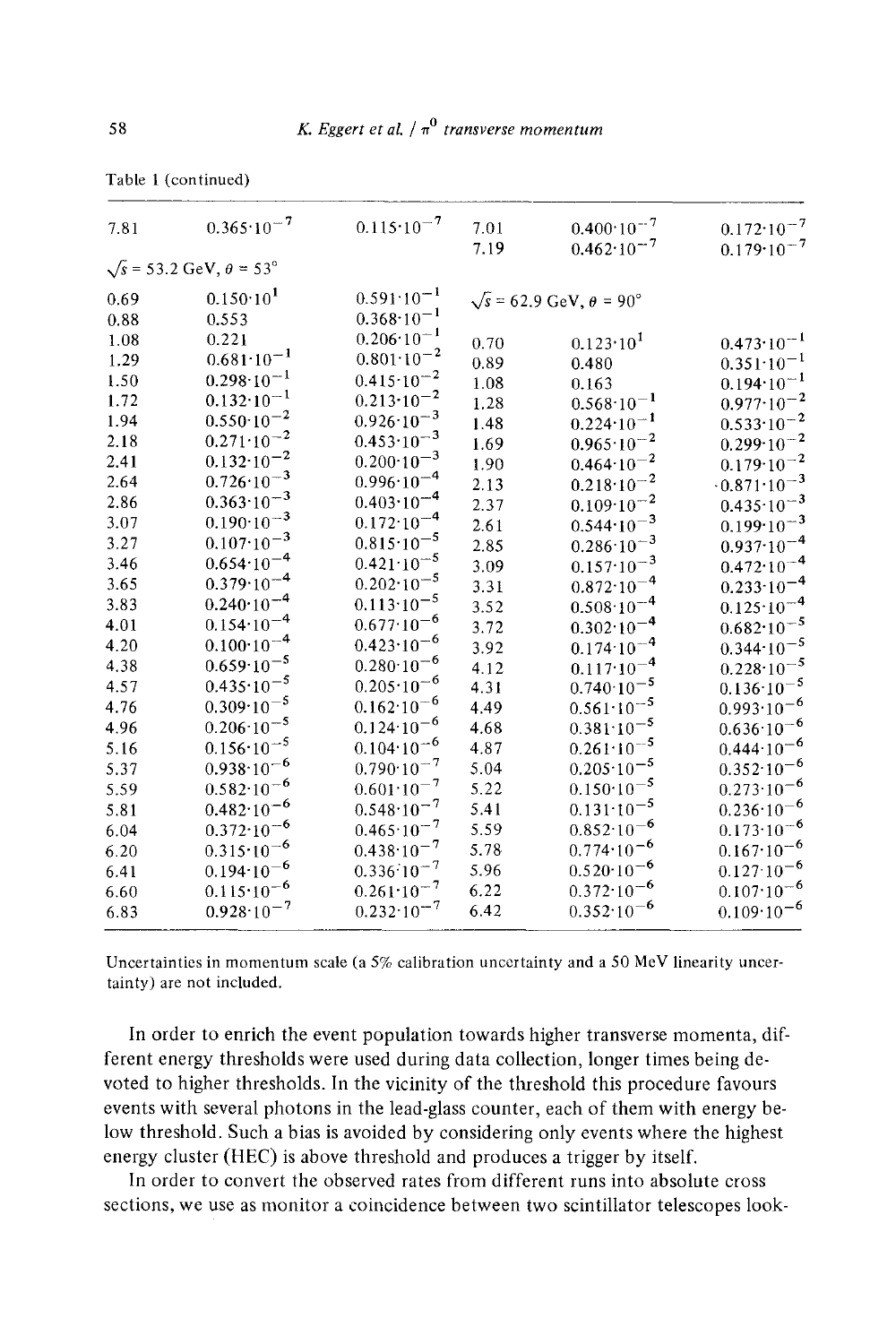**ing at the interaction region at small angles from the downstream proton beams. Monitor rates are free from background and accidental contamination. The monitor has been calibrated to give a measure of ISR luminosity [9]. It sees a cross section**  rising from 3.0 mb at  $\sqrt{s}$  = 23.6 GeV to 15.0 mb at  $\sqrt{s}$  = 62.9 GeV. We have che**cked that data from different runs agree within 4%.** 

To minimize edge effects, we only retain clusters with less than 80% of their **energy contained in outer cells.** 

**A correction is applied to account for chance overlaps with an independent photon or charged particle. It involves the knowledge of the energy spectrum of resolved extra clusters, as well as of the ratio between unresolved overlaps and resolved pairs. The latter is estimated from a sample of fake events built by superimposing the HEC in one event with the extra clusters in another. The correction is usually**  below 10% and is highest in the  $2-3 \text{ GeV}/c$  range, where the proximity of the steep **low momentum spectrum is most strongly felt.** 

**A model calculation, including geometry as well as effects of finite cell size, ener**gy resolution and shower development, is used to calculate the probability  $\mathcal{P}(p_{\rm T}, p_{\rm T}')$ 



Fig. 4. Inclusive invariant cross sections for  $\pi^0$  production for various values of  $\theta$  and  $\sqrt{s}$ . The **solid lines indicate the data of the CERN-Columbia-Rockefeller-Saclay Collaboration [10] and the dashed Line those of the British-Scandinavian Collaboration** [ 11 ].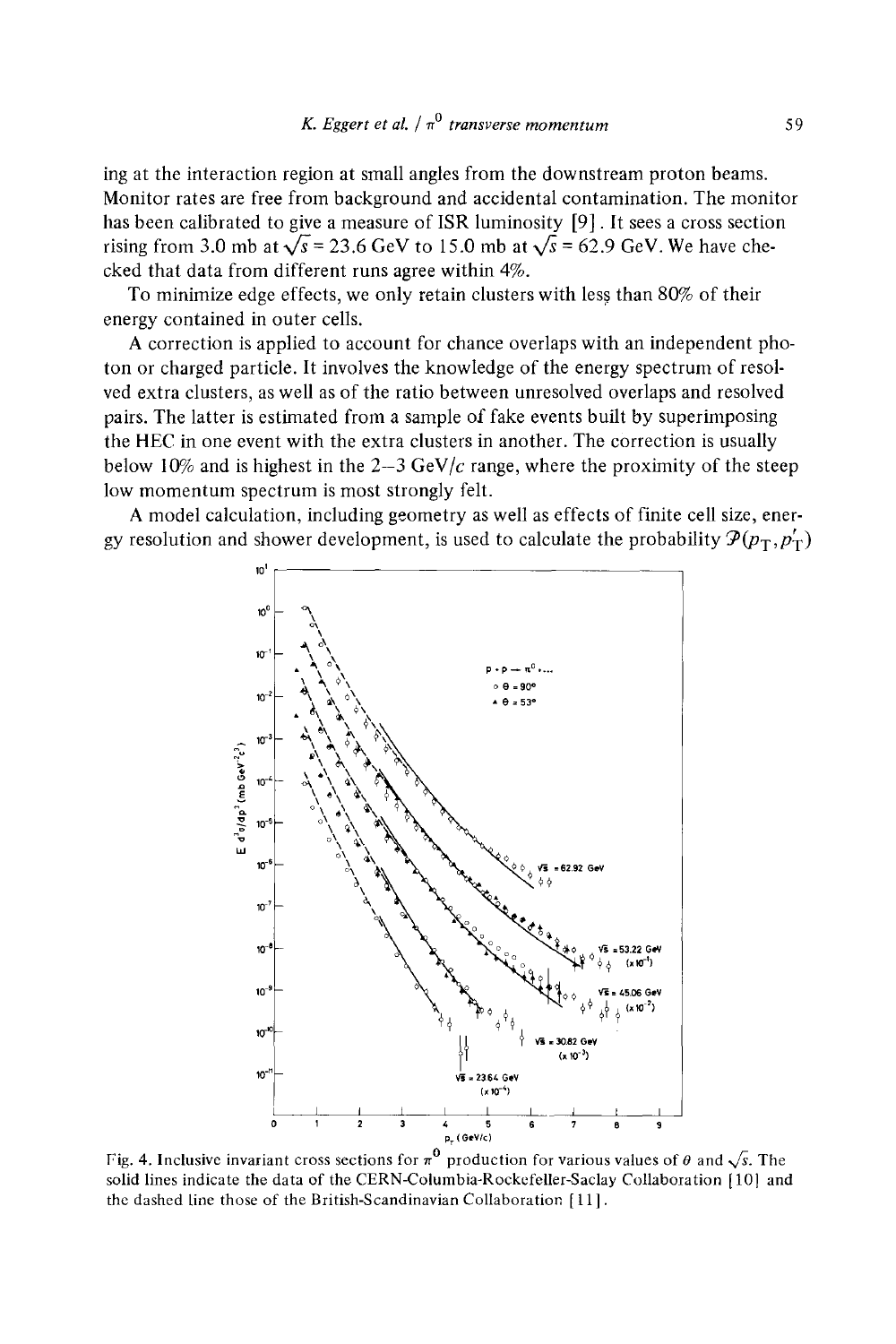

Fig. 5. The local slope  $B_{\text{eff}} = -(d \frac{9}{9} d p_T)$  and local exponent  $n_{\text{eff}} = -p_T(d \frac{9}{9} d p_T)$  as functions of transverse momentum. The curves are smooth lines drawn through the data. Typical error bars are  $\pm 0.5$  GeV/ $c^{-1}$  for  $B_{\text{eff}}$  and  $\pm 1$  for  $n_{\text{eff}}$ . The local exponent  $n_{\text{eff}}$  is not simply related to  $n$  in formula (1).

that a  $\pi^0$  of transverse momentum  $p_T$  would appear in the detector as an HEC with transverse momentum  $p_T^{\prime}$ . This probability function is used to calculate from the HEC spectra the inclusive invariant cross sections  $\mathcal{Q} = E(\frac{d^3 \sigma}{dp^3})$  (table 1 and fig. 4) as functions of transverse momentum  $p<sub>T</sub>$ . In addition to statistical uncertainties, errors include systematic effects in overlap corrections and acceptance calculation. Systematic uncertainties of  $\pm 5\%$  and, in addition, of  $\pm 50$  MeV/c must be applied to the momentum scale as discussed above.

Within systematic uncertainties, fair agreement is observed with the CERN-Columbia-Rockefeller-Saclay 90° data [10] \* of  $\pi^0$  production above 2.5 GeV/c. The present data are systematically lower than those of the British-Scandinavian Collaboration [11] of  $\pi^{\pm}$  production below 4 GeV/c.

The invariant cross sections exhibit several features which confirm previous observations [1,11].

(i) The expression  $9 \propto e^{-Bp_T}$  is inadequate: this is illustrated in fig. 5a, which

\* We thank this Collaboration for having provided us with these data prior to publication.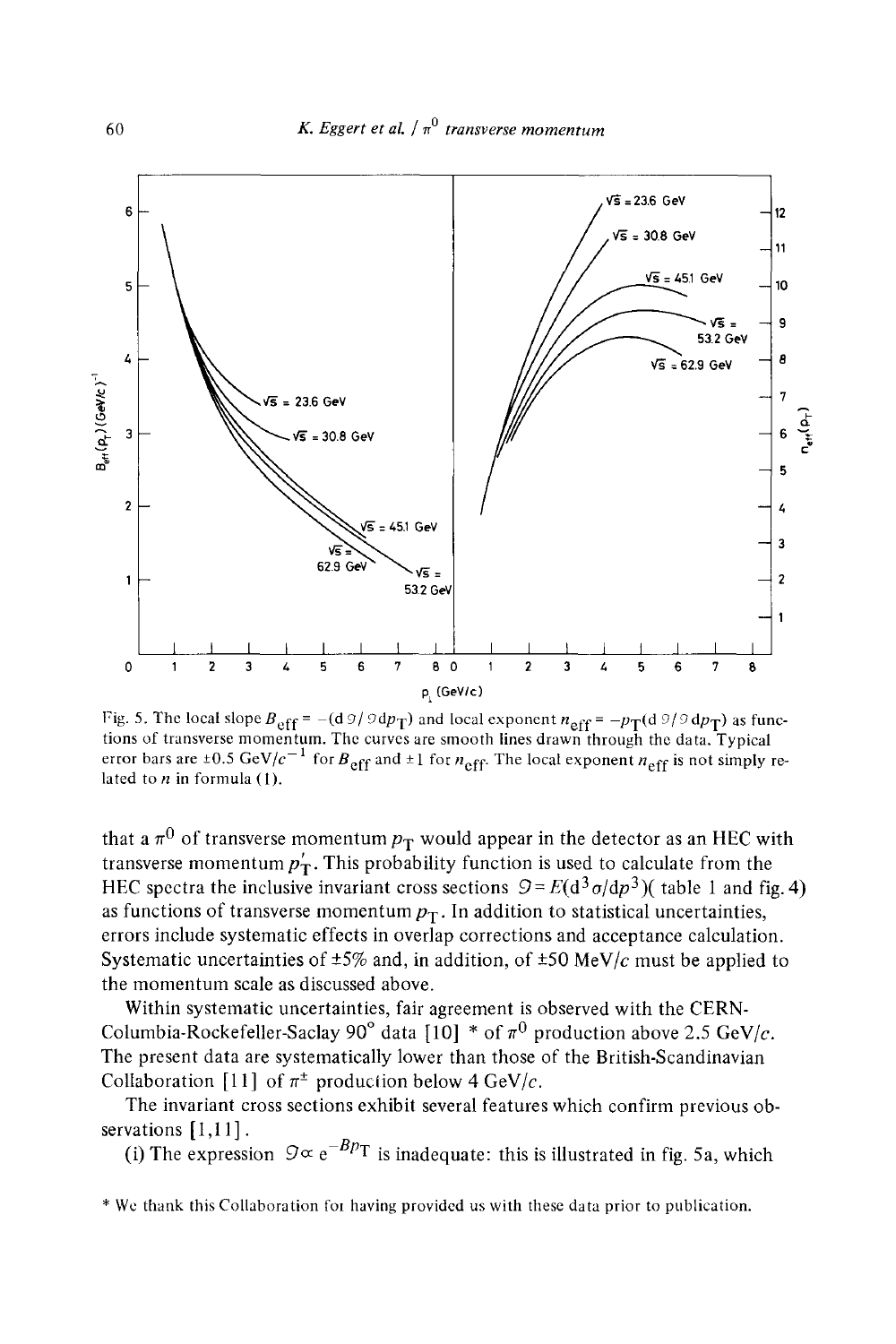shows the logarithmic derivative  $B_{\text{eff}} = -(1/9)(d \frac{O}{dp})$  as a function of transverse momentum. This drops sharply from  $6(GeV/c)^{-1}$  to  $1.5(GeV/c)^{-1}$  or less.

(ii) The expression  $9 \propto p_T^{-n}$  has a limited range of usefulness at  $p_T$  above 3 GeV/c and at the higher values of  $\sqrt{s}$ . This is illustrated in fig. 5b, which shows the local exponent  $n_{\text{eff}} = -(p_T/\mathcal{O})(d\mathcal{O}/dp_T)$  as a function of transverse momentum. The exponent levels off at about 10 for high transverse momentum, but it is clear that a simple power law dependence is generally inadequate.

(iii) At fixed s, invariant cross sections, when expressed as functions of  $p_T$  and  $\theta$ , are independent of production angle within errors. This observation had previously been made at lower transverse momenta for charged particles [1 1]. It now appears to be valid for  $\pi^0$  production up to  $p_T \approx 7 \text{ GeV}/c$ .

In the framework of hard scattering models it is relevant to comment on the adequacy of a form

$$
9 = p_{\rm T}^{-n} f(x_{\rm T}, \theta) \tag{1}
$$

This is best investigated by displaying contour lines of equal cross sections in the  $\{\log x_T, \log p_T\}$  plane. For two such neighbouring lines, corresponding to cross



Fig. 6. Lines of constant cross section in the (log  $x_T$ , log  $p_T$ ) plane. The arrow indicates the spacing corresponding to  $n = 8$  (see text).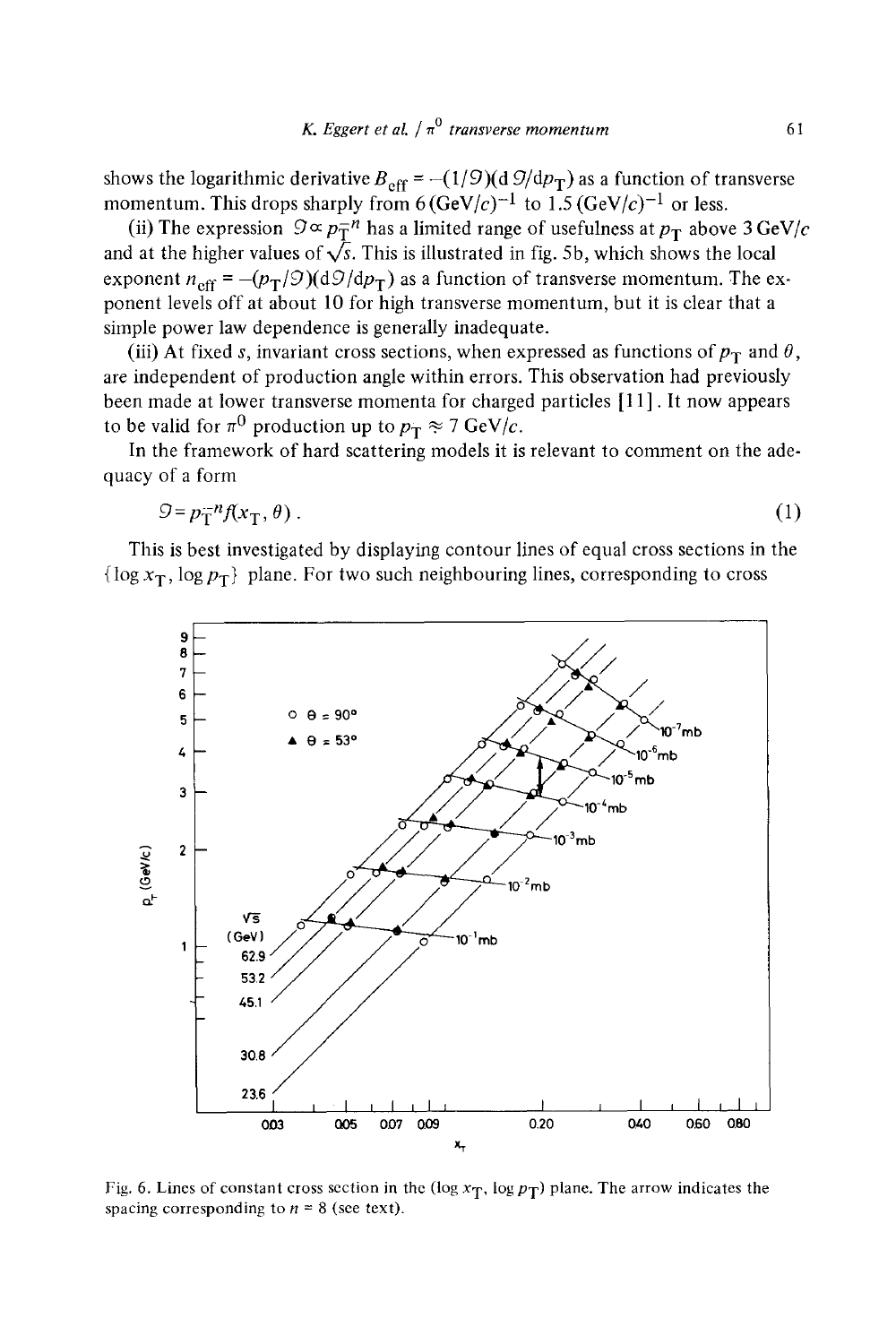sections in the ratio 1 : 10, we have at any fixed  $x_T$  and  $\theta$ 

$$
10 = \frac{S_1}{9_2} = \left(\frac{p_{\text{T}_2}}{p_{\text{T}_1}}\right)^n,
$$
  

$$
\log (p_{\text{T}_2}) - \log (p_{\text{T}_1}) = \frac{\log 10}{n}.
$$

Namely, if eq. (1) applies, lines of equal cross sections are equally spaced in the  $(\log x_T, \log p_T)$  plane and their spacing is a direct measure of  $1/n$  (fig. 6).

It is indeed found that this is approximately the case in the domain observed, with  $n$  of the order of 8, in agreement with previous observations  $[1]$ . Towards higher values of  $x_T$  the lines tend to become closer together, in qualitative agreement with the higher  $n$  value reported at FNAL  $[3,4]$ . In order to obtain an average value of  $n$  we have used a parametrization,

 $f(x_T, \theta) = A(\theta) \exp[-B(\theta)x_T + C(\theta)x_T^2]$ .

We find that  $n = 7.2 \pm 0.2$ , when we restrict ourselves to transverse momenta larger than 2 GeV/c. The variation of n seen in fig. 6 shows that one must be cautious before drawing definite conclusions concerning the interpretation of  $n$  as re-



Fig. 7. The expression  $p_T^{7.2} E d^3 \sigma/dp^3$  displayed for  $\theta = 90^\circ$  and  $\theta = 53^\circ$  *versus*  $x_T$  (left side) and  $x$  (right side). A few typical error bars are indicated.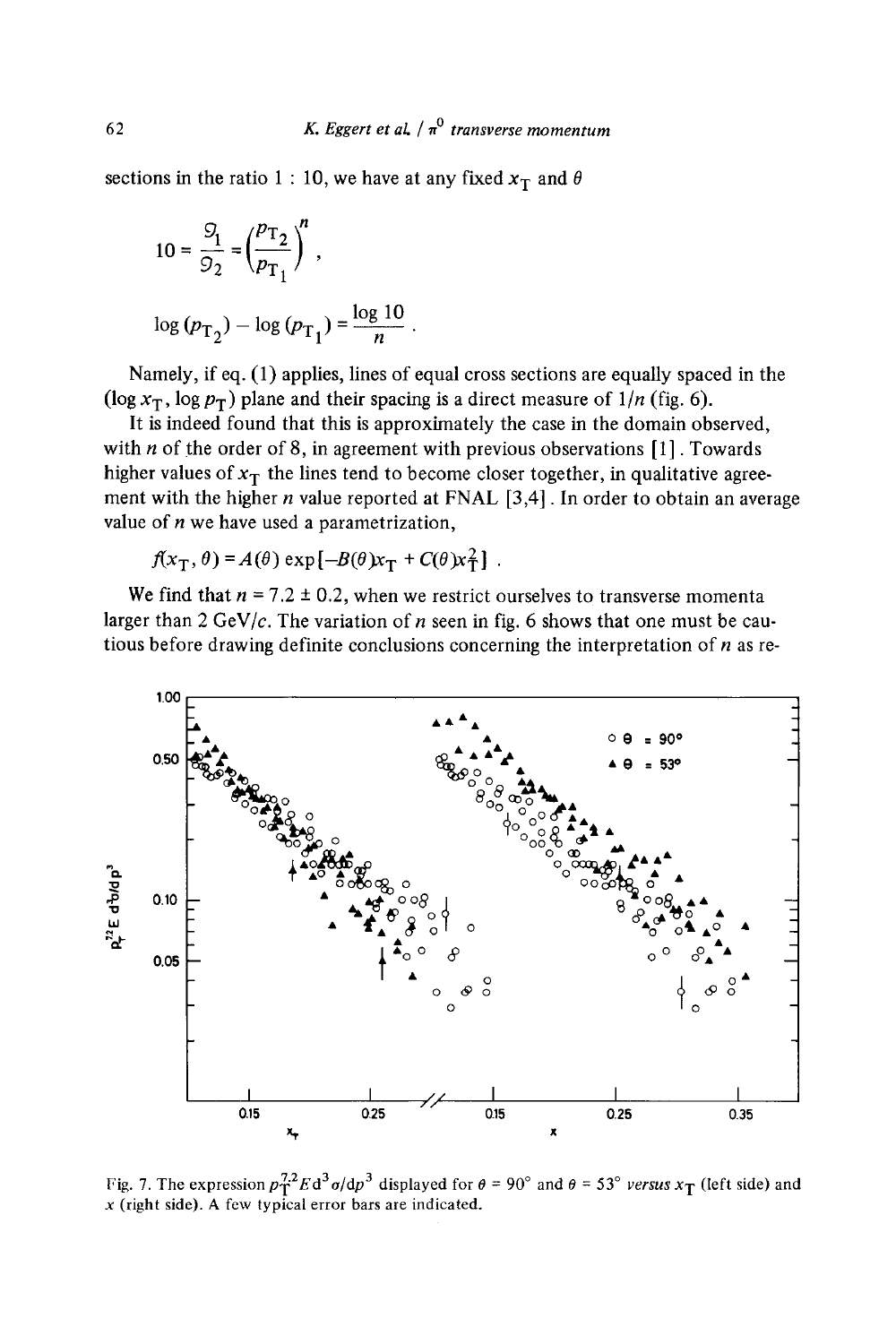lated to the number of constituents taking part in the basic hard scattering process [5 ]. In the ISR energy range several such processes may still be at play.

We lastly comment on the angular dependence of the invariant cross sections. It has been previously argued by a group at FNAL that  $f(x_T, \theta)$  depends upon the single variable  $x = x_T/\sin \theta$  only [12]. This might still be compatible with 9 being observed, within errors, to be independent of angle, because  $9$  is dominated by the factor  $p_T^{-n}$ , and  $f(x_T, \theta)$  only accounts for smaller variations with  $\theta$  and  $\sqrt{s}$ . To study this question in more detail, we compare the dependence of  $p^{7.2}$  9 upon  $x_T$ and  $x$  in figs. 7a and 7b, respectively. In the range of the present experiment  $(x < 0.3)$  our data exclude that  $f(x_T, \theta)$  would be a function of the single parameter x.

#### 4. Resolved photon pairs

Between 1 and 2 GeV/c transverse momentum,  $\pi^0$  decays can be identified from the invariant mass of resolved photon pairs. This is the range where the opening angle of the photons is smaller than the angular aperture of the lead-glass array, but large enough to produce separated energy clusters. Similarly, two-photon decays of  $\eta$  mesons (branching ratio (38 ± 1)% [13]) can be detected above 3 GeV/c transverse momentum. The acceptance of the detector is, however, not sufficient to detect  $\omega \rightarrow \pi^0 \gamma$  decays.

We have analysed the data in terms of invariant cross sections for identified photon pairs. Data reduction proceeds as described in the preceding section. The threshold bias cut is now applied to the energy of the pair rather than that of the HEC. Overlap corrections are less important because they modify the value of the invariant mass and cause a small loss of events rather than shifting the spectrum to higher  $p_T$  values. We have checked that the asymmetry  $A = (\epsilon_2 - \epsilon_1)/(\epsilon_2 + \epsilon_1)$  between two photons of energies  $\epsilon_2$  and  $\epsilon_1$ , and with an invariant mass consistent with the  $\pi^0$  mass, is flat. We require that |A| be less than 0.4 to restrict the data to a region where the acceptance can be calculated with maximum reliability. We perform a background subtraction, which accounts for photon pairs from two different  $\pi^{0}$ 's and amounts to approximately 60% near  $p_T = 1$  GeV/c and 20% near  $p_T = 2$  GeV/c. Thirty per cent of this subtraction is added to the final error in quadrature. We then obtain invariant cross sections for  $\pi^0$  production which are compared in fig. 8 with those of sect. 3. The present results are usually lower, on the average by 30%. The low-energy non-linearity of the detector affects the two analyses in different ways. In the former it applies to a single photon carrying most of the  $\pi^0$  momentum, in the latter it applies to each of the two photons which share the  $\pi^0$  momentum rather evenly. For example, both analyses would yield similar cross sections if the momenta were additionally increased by 70 MeV/ $c$ . This would also bring the data in closer agreement with  $\pi^-$  cross sections below 3 GeV/c [11].

If the 30% average difference between the present analysis and that of sect. 3 is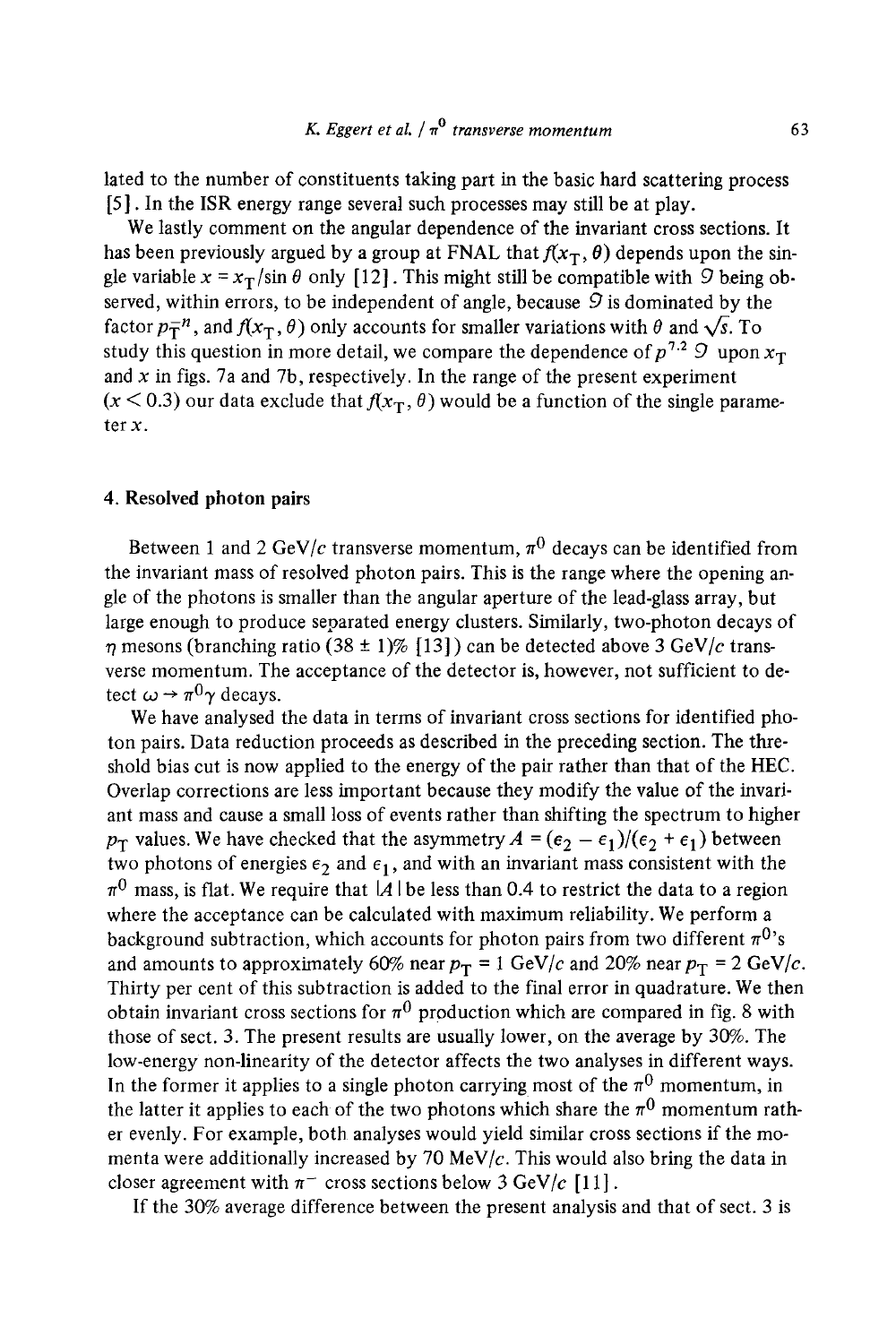

Fig. 8. Invariant cross sections for inclusive  $\pi^0$  production calculated from observed  $\pi^0 \rightarrow \gamma \gamma$  decays. The lines indicate the results of the analysis using energy clusters.

attributed to  $\eta$  production, we find that the invariant cross sections for inclusive productions of  $\eta$  and  $\pi^0$  mesons should be in the ratio 0.63 : 1.

Photon pairs from  $\eta$  decays are detected in an energy range where the performance of the detector is more reliable. They exhibit a clear peak around the  $\eta$  mass,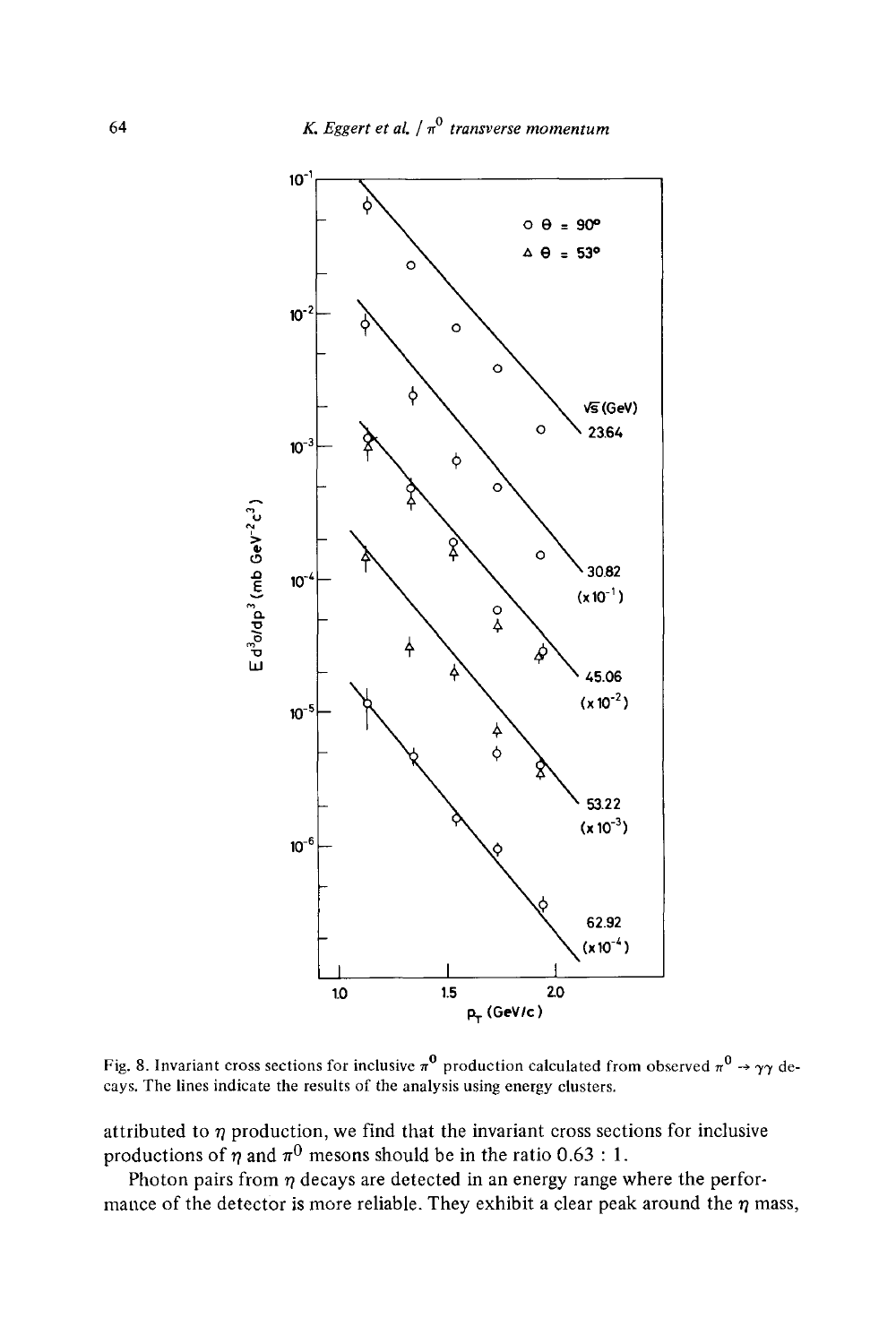

Fig. 9. Invariant mass distribution of photon pairs produced at  $\theta = 90^\circ$  and  $\sqrt{s} = 53.2$  GeV for different intervals of the pair transverse momentum; (a) 3 to 3.5 GeV/c, (b) 3.5 to 4 GeV/c, (c) 4 to 4.5 GeV/c, (d) 4.5 to 5 GeV/c. The lines indicate the contribution from uncorrelated pairs.

however above a substantial background (fig. 9). The data at  $\sqrt{s}$  = 53.2 GeV and  $\theta$  = 90° are the only ones with sufficient statistics to permit such an analysis. Invariant cross sections are displayed in fig. 10 and listed in table 2. Errors include statistical incertainties and 30% of the background subtraction added in quadrature. Over the small range of transverse momentum explored (3 to 4.5 GeV/ $c$ ) the cross section has a momentum dependence similar to that of the  $\pi^{0}$ 's and a magnitude half as large, in agreement with previously reported results [14].

Under the assumption, for which we have no evidence, that  $\eta$  and  $\pi^0$  cross sections are in the ratio 1 : 2 over the full momentum range, the  $\pi^0$  cross sections of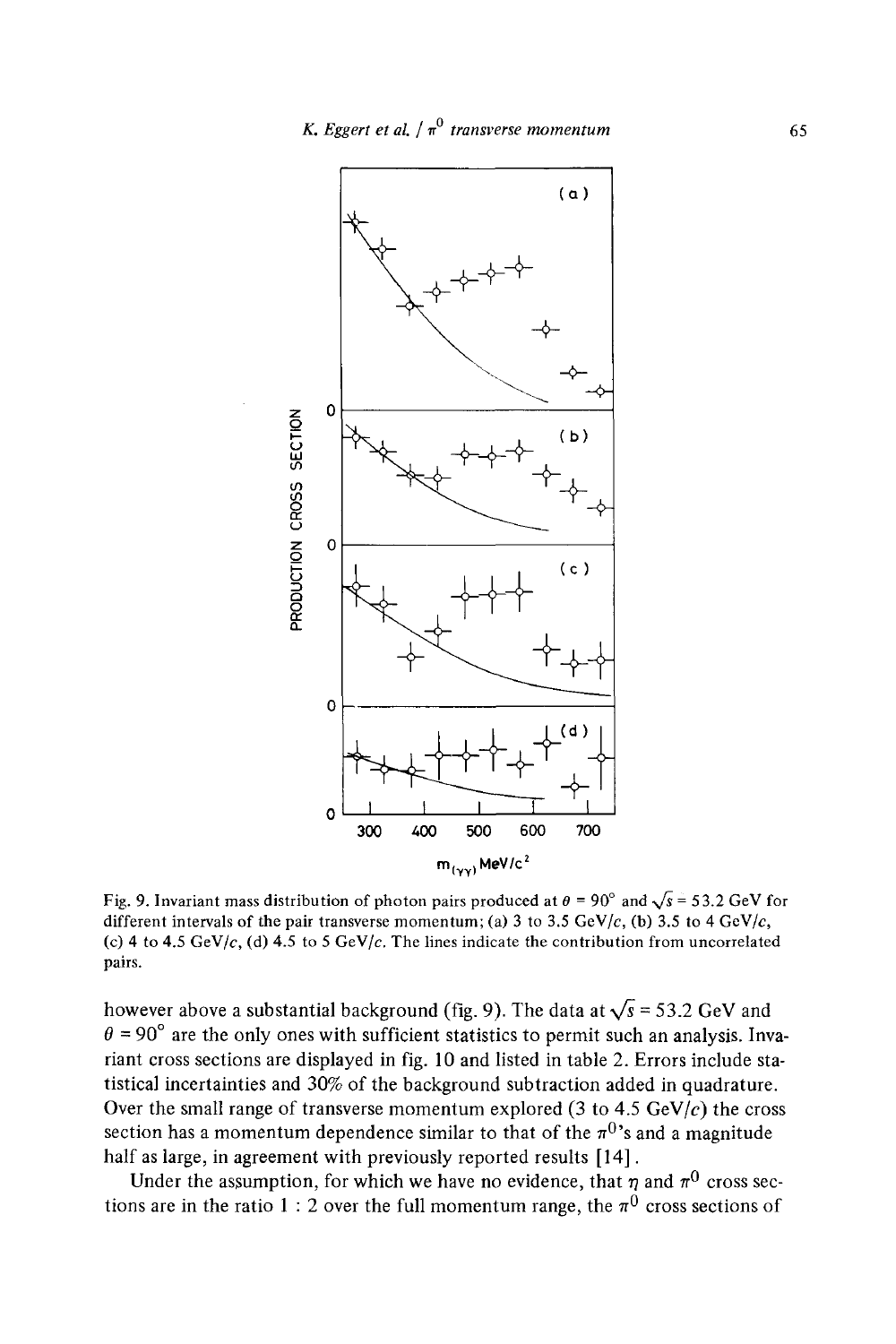

Fig. 10. Invariant cross sections at  $\sqrt{s}$  = 53.2 GeV and  $\theta$  = 90° for  $\eta$  and  $\pi^0$  production between 3.0 and 4.5 GeV/ $c$  transverse momentum.

Table 2 Invariant cross section for  $\eta$  inclusive production at  $\theta = 90^\circ$ ,  $\sqrt{s} = 53.2$  GeV

| $p_{\rm T}$<br>(GeV/c) | 9η<br>$(mb \cdot \text{GeV}^{-2} \cdot c^3)$                                                       |  |  |
|------------------------|----------------------------------------------------------------------------------------------------|--|--|
| 3.2<br>3.7             | $(5.4 \pm 0.8) \times 10^{-5}$<br>(1.2 ± 0.4) × 10 <sup>-5</sup><br>(0.5 ± 0.2) × 10 <sup>-5</sup> |  |  |
| 4.2                    |                                                                                                    |  |  |

the preceding section should be multiplied by a correction factor of the form  $1 - \epsilon(p_T)$ , where  $\epsilon(p_T)$  decreases exponentially from 30% at 1 GeV/c to 3% at 5 GeV/ $\tilde{c}$ .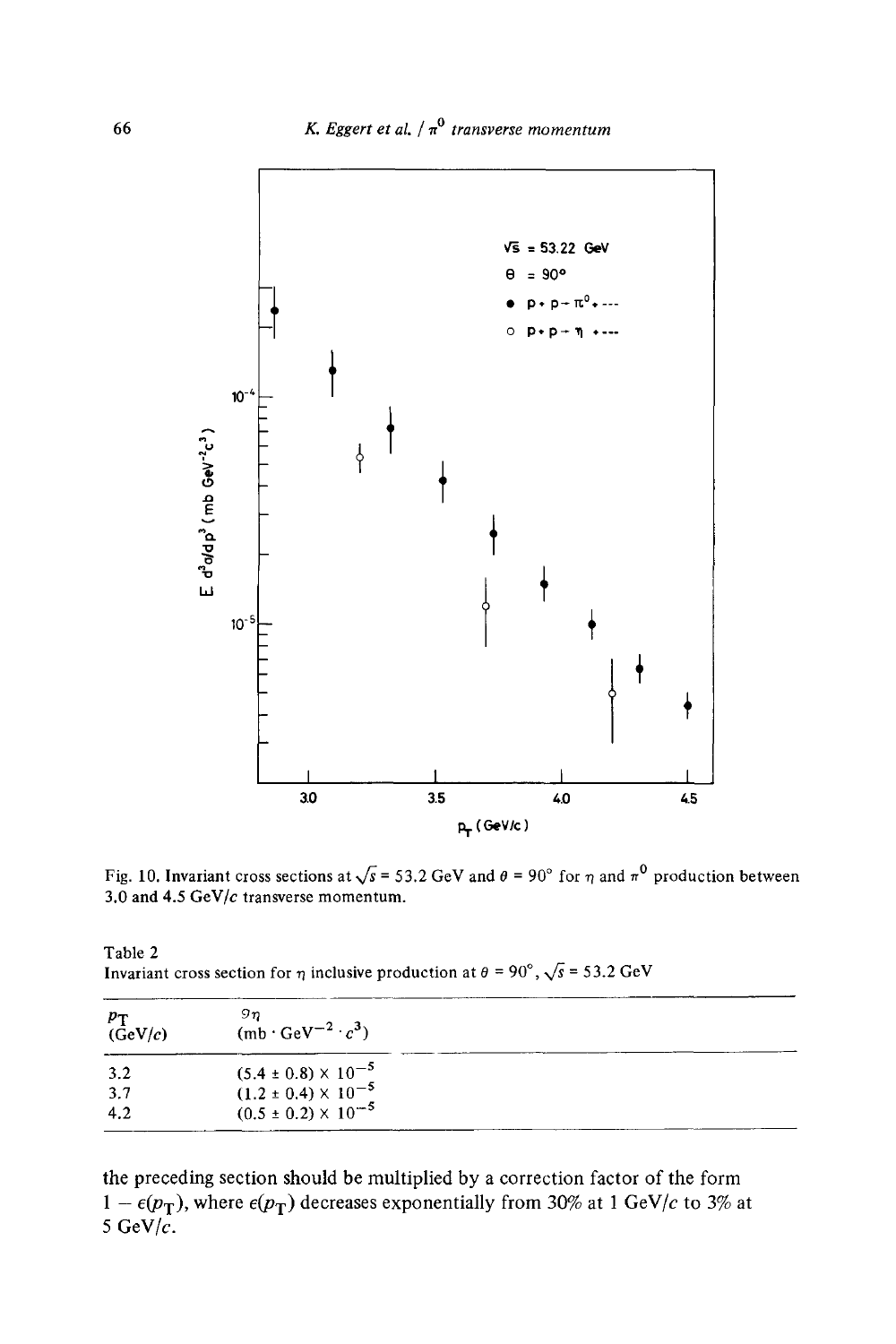#### 5. Momentum correlations **among neutral pions**

We now consider events with two neutral pions detected in the lead-glass array. Such events provide information on momentum correlations among neutral pions produced alongside within the small angular acceptance  $(0.3 \text{ sr})$  of the detector.

Data reduction proceeds along similar lines as before. We select events with at least two energy clusters, of which at least one is above threshold. We apply no constraint on energy asymmetry, but require the energy clusters of the two  $\pi^{0}$  to be more than two cell diameters apart. Contributions of two photon decays from a single  $\pi^0$  or  $\eta$  are subtracted with the assumption that  $\eta$  and  $\pi^0$  cross sections are in



Fig. 11. Two-particle invariant cross section integrated over transverse momenta larger than  $3 \text{ GeV}/c$  of one of the pions. The lines indicate which values this quantity would take in the absence of correlation.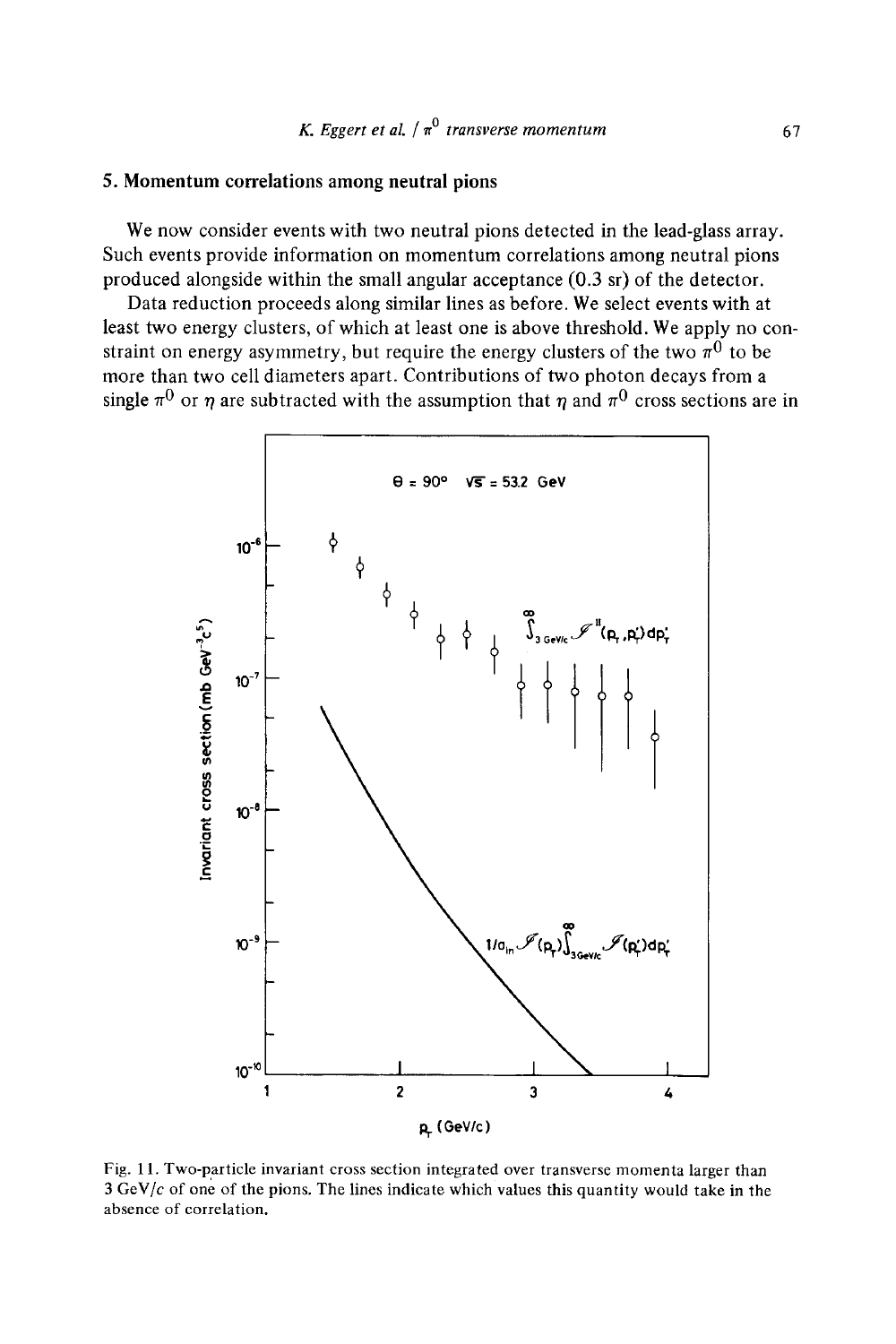the ratio  $1:2$  everywhere. The knowledge of the acceptance of the detector to detect a  $\pi^0$  as a single energy cluster corresponding either to one or to both decay photons is used to reduce the data to two-particle invariant cross sections and to study their dependence upon the  $\pi^0$  transverse momenta  $p_T$  and  $p'_T$ ,

$$
\mathcal{G}^{\rm II}(p_{\rm T},p_{\rm T}') = E E' \frac{d^6 \sigma}{d^3 p d^3 p'}.
$$

Statistics are not sufficient to conveniently display  $\mathcal{I}^{II}(p_T, p'_T)$  in two dimensions. We first illustrate the main features of the dependence of  $\overline{O}^{II}$  over  $p_T$  and  $p'_T$ by requiring one of the particles to have a transverse momentum  $p'_T > 3 \text{ GeV}/c$  and looking at the transverse momentum distribution of the other. To this effect, we compare

$$
\mathcal{G}_{\text{corr}}^{\text{II}} = \int_{3 \text{ Gev}/c}^{\infty} \mathcal{G}^{\text{II}}(p_{\text{T}}, p_{\text{T}}') \text{d}p_{\text{T}}'
$$

to the uncorrelated equivalent

$$
\mathcal{O}_{\text{unc}}^{\text{II}} = \frac{I}{\sigma_{\text{in}}} \ \mathcal{O}(p_{\text{T}}) \ \int_{3\,\text{GeV}/c}^{\infty} \mathcal{O}(p_{\text{T}}') \text{d}p_{\text{T}}' \ ,
$$

where  $\sigma_{\text{in}}$  is the inelastic pp cross section.

These cross sections are displayed in fig. 11 for  $\theta = 90^\circ$  and  $\sqrt{s} = 53.2$  GeV. We observe a strong positive correlation, increasing with  $p_T$  and  $p'_T$ . The ratio  $R =$  $I_{\rm corr}^{\rm II}/\mathcal{O}_{\rm unc}^{\rm II}$  is of the order of 100 at  $p_{\rm T} \sim 3$  GeV/c, in agreement with previous observations from the CERN-Columbia-Rockefeller Collaboration [15]. The situation is very similar to that observed for correlations between neutral pions and charged hadrons [16]. It should be remarked that the very large values taken by the correlation coefficient  $R$  partly reflect the rapid decrease of the single-particle inclusive yields with  $p_T$ . The existence of such a strong correlation is nonetheless of central importance in understanding the dynamics underlying large transverse momentum processes. Apart for the  $\eta$ 's, which have been subtracted in the analysis, the invariant mass distribution of the pairs shows no structure within the range explored here (0.2 to 1.0 GeV/ $c^2$ ). This excludes that the correlation arise from a 2 $\gamma$  decay of some large transverse momentum object with definite mass. Simple constituent interchange models [17], which describe successfully single-particle cross sections, fail to predict such large correlations [18]. The  $K_s \rightarrow 2\pi^0$  decays are a possible source of correlations. Depending upon the momentum range and the decay configuration, a part or all of the four decay photons may be resolved and detected. Unless each  $\pi^0$  produces a single-energy cluster in the lead-glass counter, the invariant mass of a cluster pair will be lower than that of the  $K^0$ . We have calculated the contribution to  $\mathcal{I}^{\text{II}}$  of this process under the assumption that K<sub>s</sub> and  $\pi^0$  were produced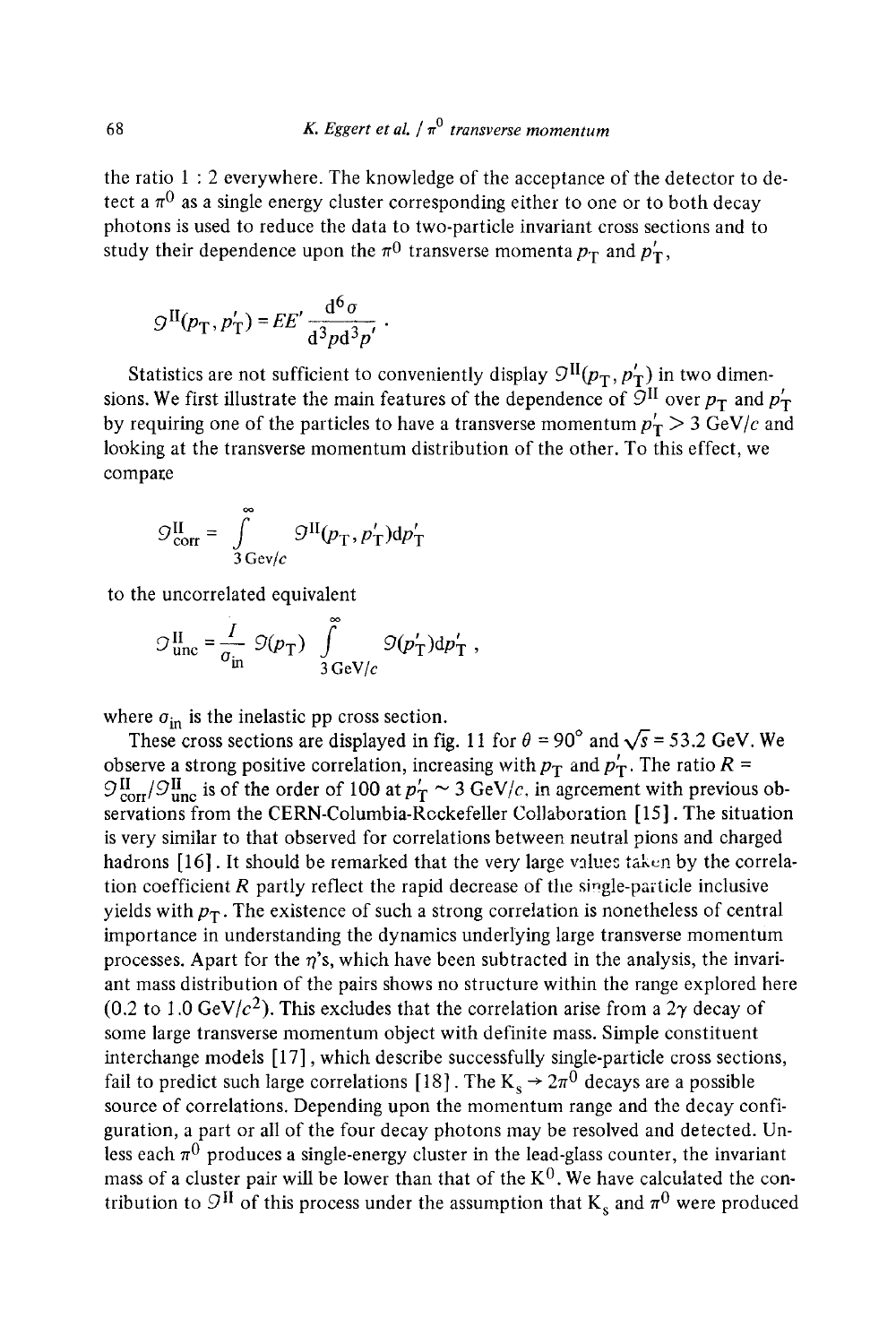

Fig. 12. In order to illustrate the independence of the two-particle cross section upon  $p_T - p'_T$ , we have divided the invariant cross section at the point  $(p_T, p_T)$  by its average over  $p_T - p_T$  at fixed  $p_T + p'_T$ . The result was found not to depend significantly upon  $p_T + p'_T$  and its average value R is displayed *versus*  $|p_T - p'_T|$ .

in the ratio 1 : 2. It is found to decrease from ~10% at  $p_T + p'_T = 3$  GeV/c to ~3% at  $p_T + p_T' = 7$  GeV/c. The data are not corrected for this effect.

It is instructive to study the dependence of  $\mathcal{I}^{II}(p_T, p'_T)$  over the total transverse momentum of the dipion,  $\widetilde{p}_T \approx p_T + p'_T$ . This is justified by the fact that  $\mathcal{I}^{\text{II}}$  is observed (fig. 12) to be only weakly dependent upon  $p_T - p'_T$ . In addition, if both particles are "children" of a same "parent",  $p_T + p'_T$  is the transverse momentum produced in the solid angle of the detector, the analogue of  $p<sub>T</sub>$  in the single-particle case \*. To this effect we average  $\mathcal{Q}^{II}(p_T, p_T')$  at fixed  $p_T + p_T'$  over  $p_T - p_T'$ , limiting each transverse momentum above  $1 \text{ GeV}/c$  to avoid important corrections from  $\pi^0 \rightarrow \gamma \gamma$  decays. The results are displayed in fig. 13 and show a striking resemblance to the single-particle cross sections. In particular,  $\langle \mathcal{I}^{\text{II}}(p_{\text{T}}, p_{\text{T}}') \rangle$  is observed not to depend upon  $\theta$  within errors.

In analogy with the single-particle case, we have attempted to describe data with a form

$$
\langle \mathcal{Q}^{\text{II}} \rangle = A(p_{\text{T}} + p_{\text{T}}')^{-n} \exp[-B(x_{\text{T}} + x_{\text{T}}')] .
$$

<sup>\*</sup> The relevance of displaying correlations as a function of  $p_T + p'_T$  was first pointed out to one of us by J.D. Bjorken.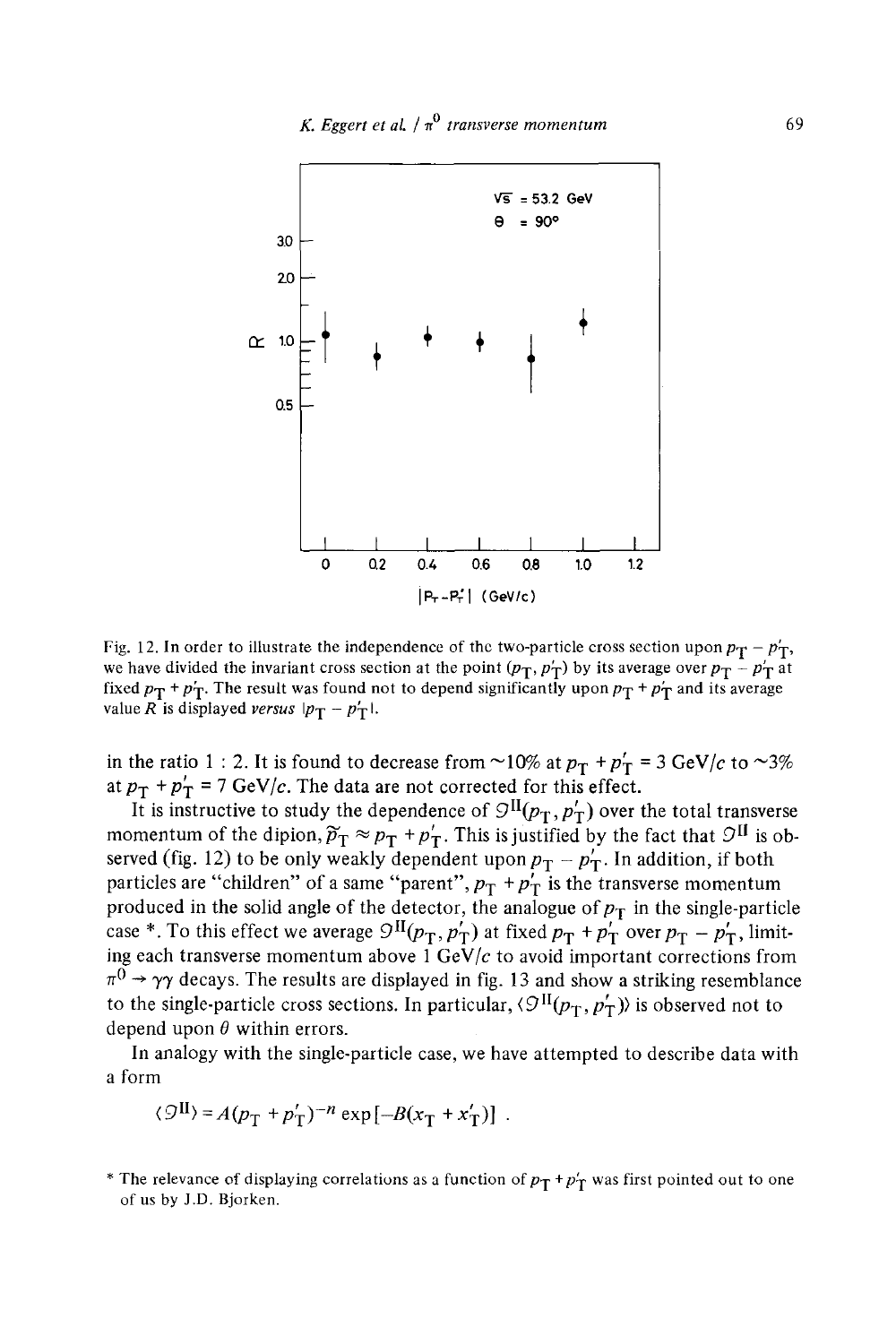

Fig. 13. Two-particle invariant cross sections for inclusive production of two  $\pi^0$ , averaged over the difference between their transverse momenta  $p_{\text{T}} - p_{\text{T}}'$ . The data are displayed *versus* the sum  $p_T$  +  $p'_T$  of the  $\pi^{\vee}$  transverse momenta. The lines indicate the result of the fit to the expression  $A(p_T + p_T')^{-n}$  exp $[-B(x_T + x_T')]$  with  $n = 7.1 \pm 0.5$ .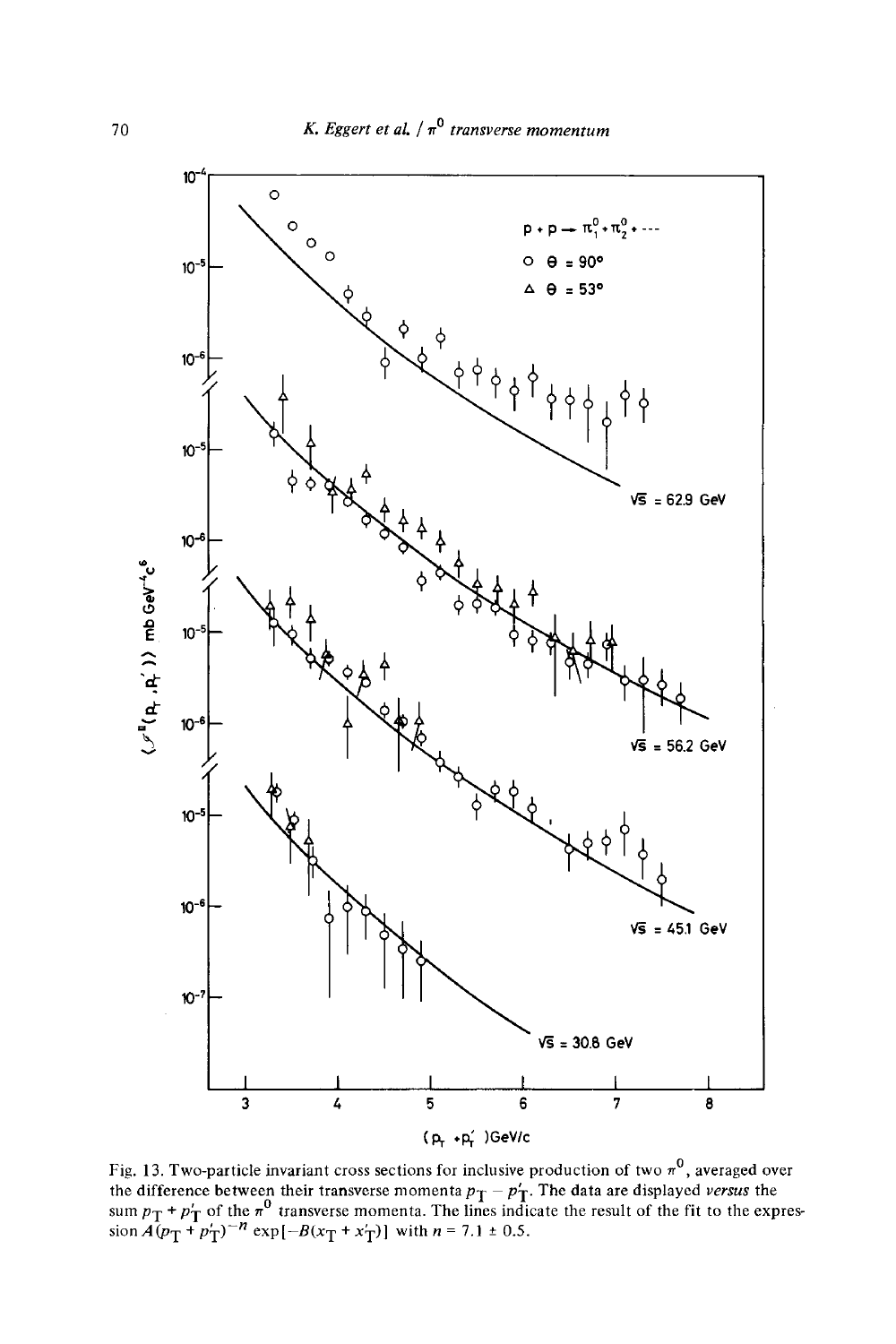The best fit is obtained with  $n = 7.1 \pm 0.5$  ( $p_T + p_T' > 3.4$  GeV/c) exactly as for single-particle cross sections. The agreement with the data at  $\sqrt{s}$  = 62.9 GeV is however poor (fig. 13) and B takes a smaller value than in the single-particle case.

#### 6. Conclusion

We have taken advantage of the large solid angle coverage of our lead-glass detector to study high transverse momentum production of neutral pions at ISR energies. Our data confirm and extend previous measurements of single-particle and two-particle inclusive spectra:

(i) invariant cross sections follow approximately a  $p_T^{-n}f(x_T, \theta)$  law for transverse momenta above  $\approx$  2 GeV/c with  $n = 7.2 \pm 0.2$ . But we have shown, by presenting our data in the ( $log p_T$ ,  $log x_T$ ) plane, that there is no clear evidence for a single value of  $n$  describing the data over the whole ISR energy range;

(ii) the scaling function  $f(x_T, \theta)$  shows no appreciable dependence upon  $\theta$  in the range  $\theta = 53^{\circ} - 90^{\circ}$ ,  $x_T < 0.3$ ;

(iii) two-particle inclusive cross sections show very similar properties, when expressed as functions of the transverse momentum of the dipion, to that of singleparticle inclusive cross sections. Such correlations are stronger than expected from simple constituent interchange models;

(iv) we have observed  $\eta \rightarrow \gamma \gamma$  decays between 3 and 4.5 GeV/c transverse momentum. The  $\eta$  production cross section is about half that of  $\pi^0$ .

Identification of  $\pi^0 \rightarrow \gamma \gamma$  decays was only possible between 1 and 2 GeV/c transverse momentum. Above this range, we have, in principle, no assurance that we indeed observed  $\pi^{0}$ 's.

We wish to thank Professors H. Faissner and N. Schmitz for their support, Professor C. Rubbia and his colleagues of the Aachen-CERN-Torino Collaboration, with whom the lead-glass detector was designed, constructed, and used in a previous experiment, Drs. P. Joss and F. Peters for invaluable help during the energy calibration measurements at DESY, Messrs. L. Bonnefoy and J.M. Chapuis for technical assistance and Mrs. M. Ferigoule for help in the data analysis.

We have benefited from several instructive discussions with Professors A.P. Contogouris, G. Farrar, M. Jacob, and our colleagues of the CERN-Columbia-Rockefeller Collaboration.

Partial financial support was given by the Bundesministerium für Forschung und Technologie.

#### References

[1] F.W. Biisser, L. Camillari, L. di Lella, G. Gladding, A. Placci, B.G. Pope, A.M. Smith, J.K. Yoh, E. Zavattini, B.J. Blumenfeld, L.M. Lederman, R.L. Cool, L. Litt and S.L. Segler, Phys. Letters 46B (1973) 471.